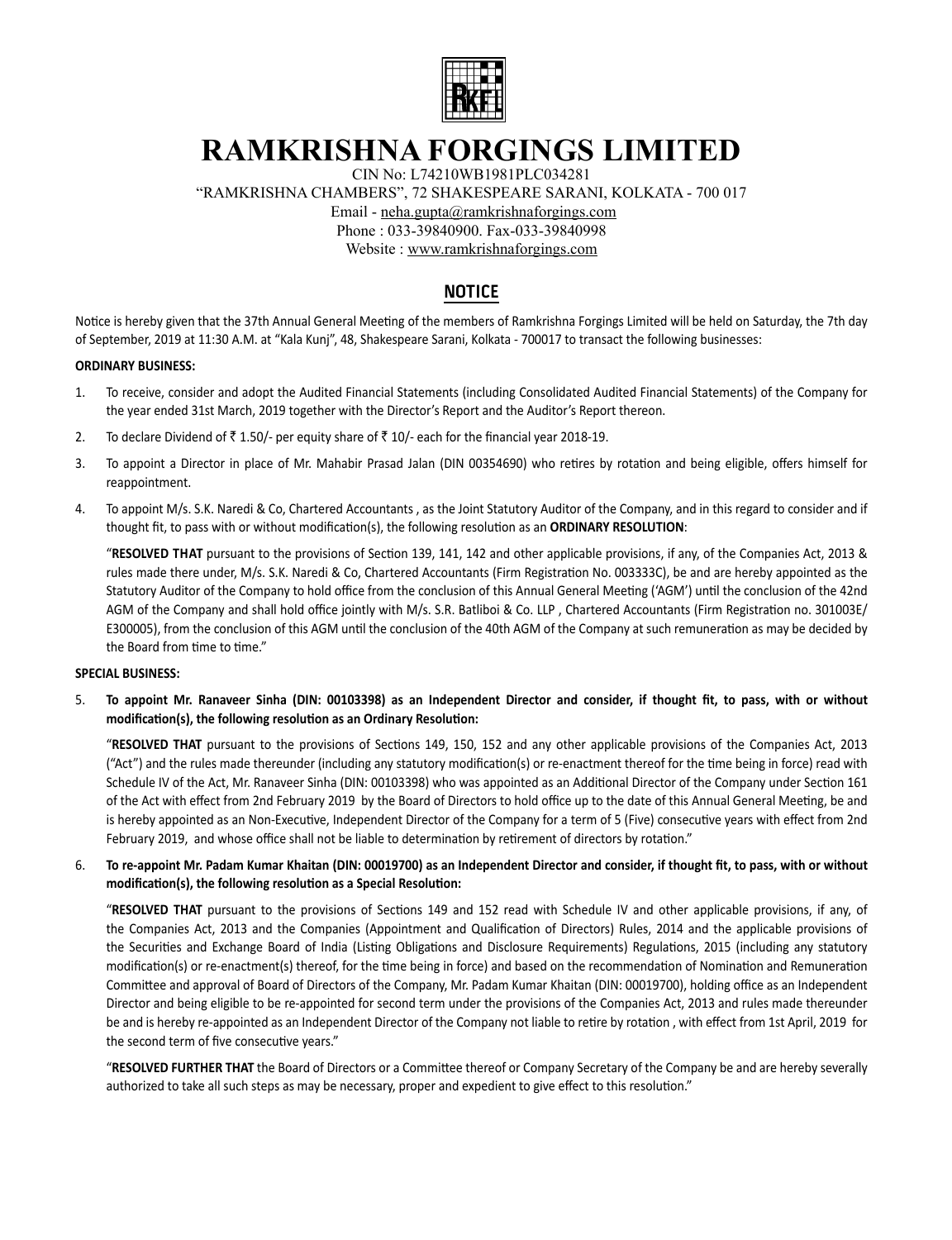#### 7. **To re-appoint Mr. Yudhisthir Lal Madan (DIN: 05123237) as an Independent Director and consider, if thought fit, to pass, with or without**  modification(s), the following resolution as a Special Resolution:

"RESOLVED THAT pursuant to the provisions of Sections 149 and 152 read with Schedule IV and other applicable provisions, if any, of the Companies Act, 2013 and the Companies (Appointment and Qualification of Directors) Rules, 2014 and the applicable provisions of the Securities and Exchange Board of India (Listing Obligations and Disclosure Requirements) Regulations, 2015 (including any statutory modification(s) or re-enactment(s) thereof, for the time being in force), and based on the recommendation of Nomination and Remuneration Committee and approval of Board of Directors of the Company, Mr. Yudhisthir Lal Madan (DIN: 05123237), holding office as an Independent Director and being eligible to be re-appointed for second term under the provisions of the Companies Act, 2013 and rules made thereunder be and is hereby reappointed as an Independent Director of the Company not liable to retire by rotation ,with effect from 1st April,2019, for the second term of five consecutive years."

"RESOLVED FURTHER THAT the Board of Directors or a Committee thereof or Company Secretary of the Company be and are hereby severally authorized to take all such steps as may be necessary, proper and expedient to give effect to this resolution."

#### 8. **To re-appoint Mr. Ram Tawakya Singh (DIN: 00276330) as an Independent Director and consider, if thought fit, to pass, with or without**  modification(s), the following resolution as a Special Resolution:

"RESOLVED THAT pursuant to the provisions of Sections 149 and 152 read with Schedule IV and other applicable provisions, if any, of the Companies Act, 2013 and the Companies (Appointment and Qualification of Directors) Rules, 2014 and the applicable provisions of the Securities and Exchange Board of India (Listing Obligations and Disclosure Requirements) Regulations, 2015 (including any statutory modification(s) or re-enactment(s) thereof, for the time being in force), and based on the recommendation of Nomination and Remuneration Committee and approval of Board of Directors of the Company, Mr. Ram Tawakya Singh (DIN: 00276330), aged 74 years, holding office as an Independent Director and being eligible to be re-appointed for second term under the provisions of the Companies Act, 2013 and rules made thereunder be and is hereby re-appointed as an Independent Director of the Company not liable to retire by rotation, with effect from 1st April,2019 for the second term of five consecutive years."

"RESOLVED FURTHER THAT pursuant to the provisions of Regulation 17(1A) and other applicable provisions, if any, of the Securities and Exchange Board of India (Listing Obligations and Disclosure Requirements) Regulations, 2015 (including any statutory modification or reenactment for the time being in force), approval of the members of the Company be and is hereby accorded for continuation of directorship of Mr. Ram Tawakya Singh (DIN: 00276330), as a Non-Executive, Independent Director of the Company who will attain the age of 75 (seventy five) years during his tenure till the expiry of his term i.e. upto 31st March 2024."

"RESOLVED FURTHER THAT the Board of Directors or a Committee thereof or Company Secretary of the Company be and are hereby severally authorized to take all such steps as may be necessary, proper and expedient to give effect to this resolution."

#### 9. **To re-appoint Mr. Amitabha Guha (DIN: 02836707) as an Independent Director and consider, if thought fit, to pass, with or without**  modification(s), the following resolution as a Special Resolution:

"RESOLVED THAT pursuant to the provisions of Sections 149 and 152 read with Schedule IV and other applicable provisions, if any, of the Companies Act, 2013 and the Companies (Appointment and Qualification of Directors) Rules, 2014 and the applicable provisions of the Securities and Exchange Board of India (Listing Obligations and Disclosure Requirements) Regulations, 2015 (including any statutory modification(s) or re-enactment(s) thereof, for the time being in force), and based on the recommendation of Nomination and Remuneration Committee and approval of Board of Directors of the Company, Mr. Amitabha Guha (DIN: 02836707), holding office as an Independent Director and being eligible to be re-appointed for second term under the provisions of the Companies Act, 2013 and rules made thereunder be and is hereby reappointed as an Independent Director of the Company not liable to retire by rotation, with effect from 14th August,2019 for the second term of five consecutive years."

"RESOLVED FURTHER THAT pursuant to the provisions of Regulation 17(1A) and other applicable provisions, if any, of the Securities and Exchange Board of India (Listing Obligations and Disclosure Requirements) Regulations, 2015 (including any statutory modification or reenactment for the time being in force), approval of the members of the Company be and is hereby accorded for continuation of directorship of Mr. Amitabha Guha (DIN: 02836707), as a Non-Executive, Independent Director of the Company who will attain the age of 75 (seventy five) years during his tenure, till the expiry of his term i.e. upto 13th August 2024."

"RESOLVED FURTHER THAT the Board of Directors or a Committee thereof or Company Secretary of the Company be and are hereby severally authorized to take all such steps as may be necessary, proper and expedient to give effect to this resolution."

#### 10. To re-appoint Ms. Aditi Bagri (DIN: 06943139) as an Independent Director and consider, if thought fit, to pass, with or without modification(s), the following resolution as a Special Resolution:

"RESOLVED THAT pursuant to the provisions of Sections 149 and 152 read with Schedule IV and other applicable provisions, if any, of the Companies Act, 2013 and the Companies (Appointment and Qualification of Directors) Rules, 2014 and the applicable provisions of the Securities and Exchange Board of India (Listing Obligations and Disclosure Requirements) Regulations, 2015 (including any statutory modification(s) or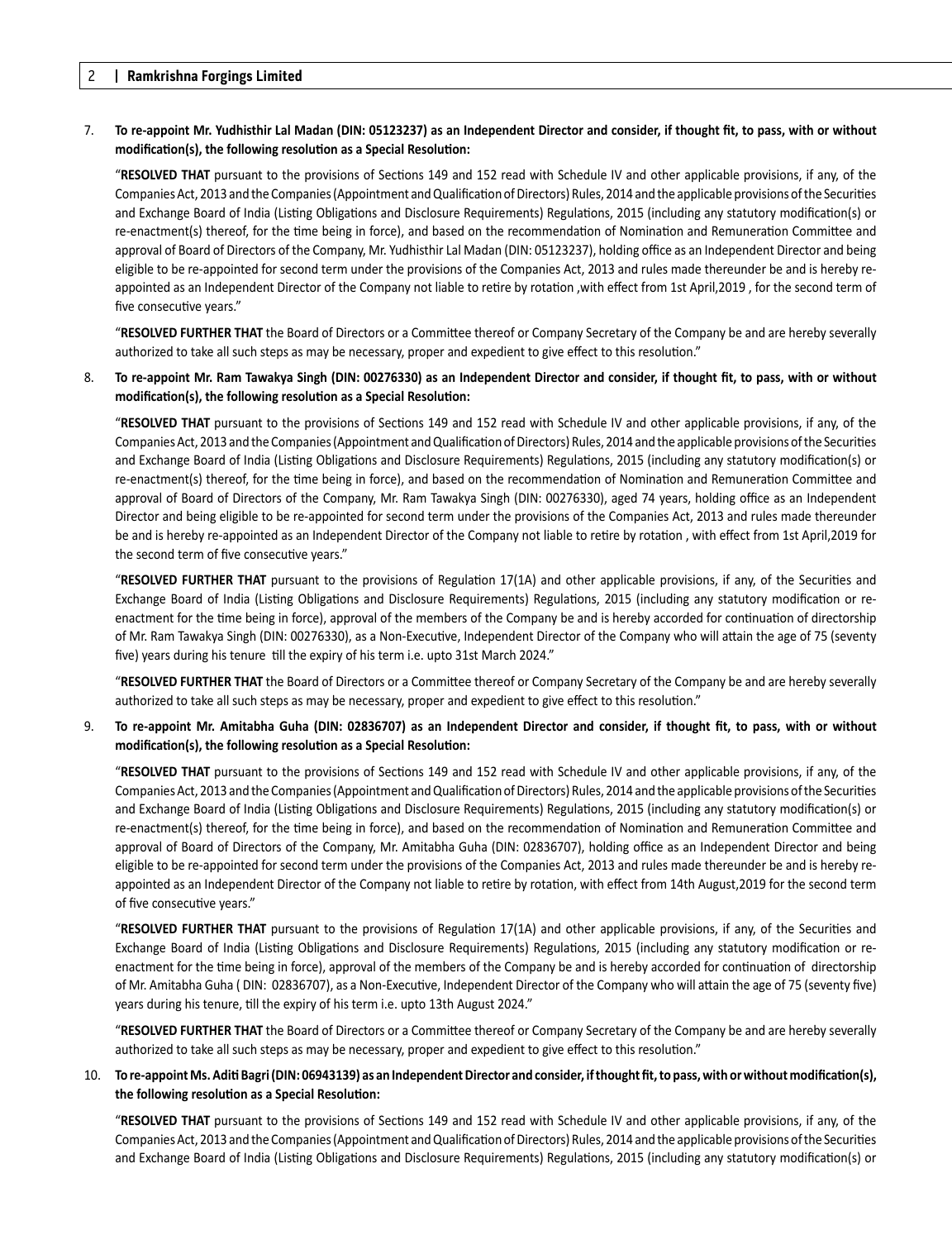re-enactment(s) thereof, for the time being in force), and based on the recommendation of Nomination and Remuneration Committee and approval of Board of Directors of the Company, Ms. Aditi Bagri (DIN: 06943139), holding office as an Independent Director and being eligible to be re-appointed for second term under the provisions of the Companies Act, 2013 and rules made thereunder, be and is hereby re-appointed as an Independent Director of the Company not liable to retire by rotation with effect from 1st November, 2019.

"RESOLVED FURTHER THAT the Board of Directors or a Committee thereof or Company Secretary of the Company be and are hereby severally authorized to take all such steps as may be necessary, proper and expedient to give effect to this resolution."

#### 11. To re appoint Mr. Pawan Kumar Kedia (DIN: 00375557) as Wholetime Director designated as Director (Finance) and consider, if thought fit, to pass with or without modification(s), the following resolution as an Ordinary Resolution :

"RESOLVED THAT pursuant to recommendation of the Nomination and Remuneration Committee and approval of the Board and pursuant to the provisions of Sections 196, 197, 198, 203 and other applicable provisions of the Companies Act, 2013 and the rules made thereunder (including any statutory modification or re-enactment thereof for the time being in force) read with Schedule V of the Companies Act, 2013 and pursuant to the SEBI (Listing Obligations & Disclosure Requirements) Regulations, 2015 and all applicable guidelines issued by the Central Government from time to time and subject to such other approvals, as may be necessary, approval of the members of the Company be and is hereby accorded to the reappointment of Mr. Pawan Kumar Kedia (DIN:00375557), as the Wholetime Director designated as Director (Finance) of the company, for a period of 1 (One) year w.e.f 1st April 2019, upon the terms and conditions set out in the Explanatory Statement annexed to the Notice convening this Annual General Meeting."

"RESOLVED FURTHER THAT Mr. Pawan Kumar Kedia shall be subject to retirement by rotation during his tenure as the Wholetime Director of the Company provided that if he vacates office by retirement by rotation under the provisions of the Companies Act 2013 at any Annual General Meeting and is re-appointed as a Director at the same meeting, he shall not, by reason only of such vacation, cease to be the Wholetime Director."

"RESOLVED FURTHER THAT the Board of Directors or any Committee thereof, be and is hereby authorised to alter, modify or revise from time to time, the said terms and conditions of reappointment and remuneration of Mr. Pawan Kumar Kedia in such manner as may be considered appropriate and in the best interests of the Company and as may be permissible at law."

"RESOLVED FURTHER THAT the Board of Directors or a Committee thereof or Company Secretary of the Company be and are hereby severally authorized to take all such steps as may be necessary, proper and expedient to give effect to this resolution."

#### 12. To ratify remuneration of Cost Auditors and consider, if thought fit, to pass, the following as an Ordinary Resolution:

"RESOLVED THAT pursuant to the provisions of Section 148 (3) and other applicable provisions, if any, of the Companies Act, 2013 read with Companies (Audit and Auditors) Rules, 2014 (including any statutory modification(s) or re-enactment(s) thereof, for the time being in force), M/s. U Sharma & Associates, Cost Accountants (FRN 100596/Membership no. 9240), has been appointed as the Cost Auditors, by the Board of Directors of the Company, to conduct the audit of the cost records of the Company for the financial year ending March 31, 2020 and the remuneration of Rs. 4,00,000 (Rupees Four Lakhs Only) plus travelling, local conveyance and out of pocket expenses not exceeding 20% of the remuneration for the year 2019-20 payable to M/s. U Sharma & Associates, Cost Accountants, as recommended by the Audit Committee and Board of Directors, be and is hereby ratified."

"RESOLVED FURTHER THAT the Board of Directors or a Committee thereof or Company Secretary of the Company be and are hereby severally authorized to take all such steps as may be necessary, proper and expedient, to give effect to this resolution."

By order of the Board

Sd/- Place : Kolkata **Rajesh Mundhra** Dated : 25th May, 2019 *Company Secretary* Membership No. ACS 12991

Registered Office: "Ramkrishna Chambers" 72, Shakespeare Sarani Kolkata - 700 017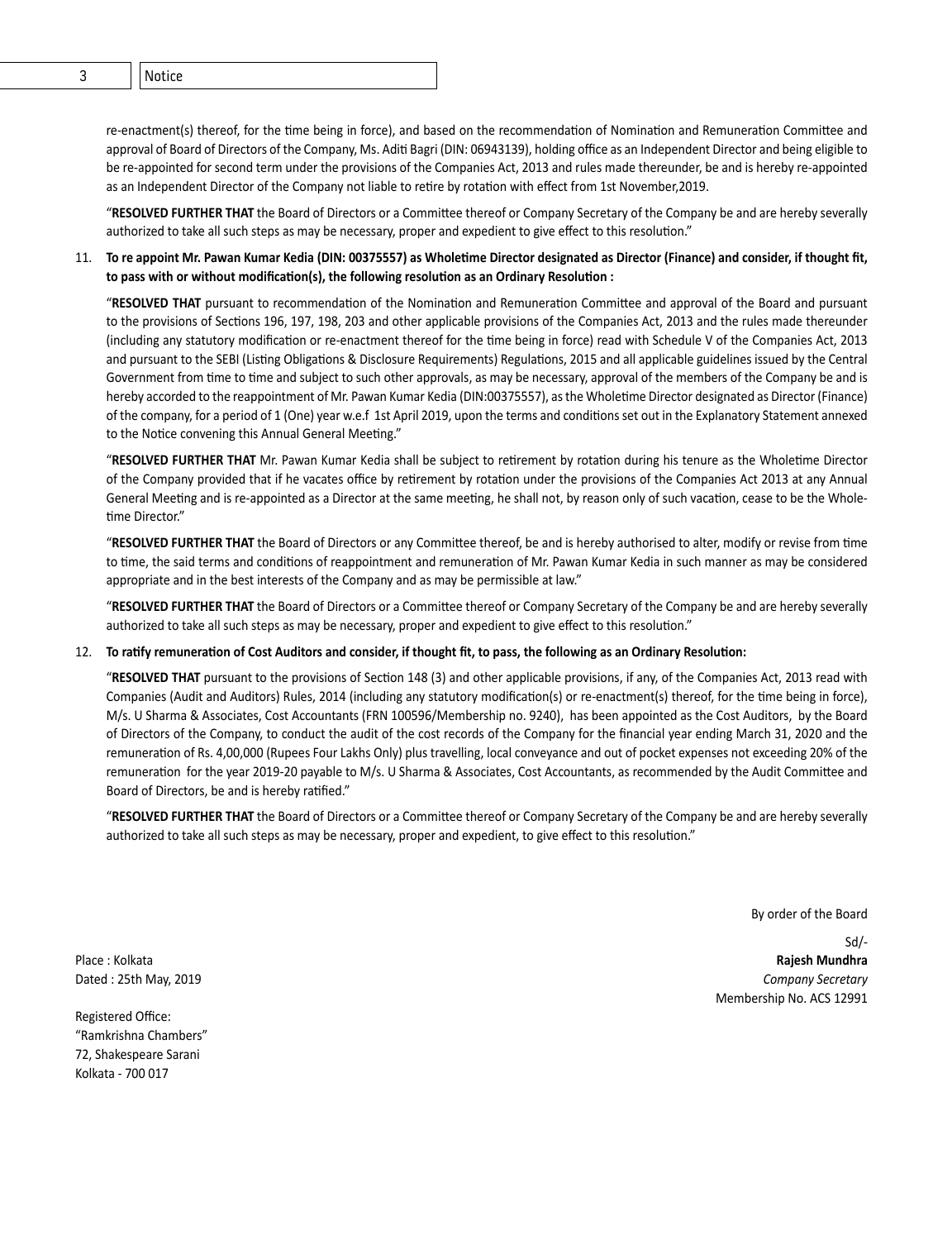#### **NOTES:**

1. **A MEMBER ENTITLED TO ATTEND AND VOTE AT THE MEETING IS ENTITLED TO APPOINT A PROXY/ PROXIES TO ATTEND AND VOTE INSTEAD OF HIMSELF/HERSELF. SUCH A PROXY/ PROXIES NEED NOT BE A MEMBER OF THE COMPANY.** 

A person can act as proxy on behalf of member or members not exceeding fifty (50) and holding in the aggregate not more than ten percent **of the total share capital of the Company. A member holding more than ten percent of the total share capital of the Company carrying**  voting rights may appoint a single person as proxy and such person shall not act as a proxy for any other person or member.

The instrument of Proxy in order to be effective, should be deposited at the Registered Office of the Company, duly completed and signed, not less than 48 hours before the commencement of the meeting. A Proxy form is sent herewith. Proxies submitted on behalf of the companies, societies etc., must be supported by an appropriate resolution/authority, as applicable. A proxy holder shall provide his identity at the time of attending the Annual General Meeting.

- 2. A member would be entitled to inspect the proxies lodged with the Company, twenty four hours before the time fixed for the commencement of the meeting. Requisition for inspection of proxies by members entitled to vote on any resolution shall be made in writing at least three days in advance before the commencement of the meeting.
- 3. Corporate members intending to send their authorized representatives to attend and vote at the Meeting pursuant to Section 113 of the Companies Act, 2013 are requested to send to the Company a certified true copy of the board resolution authorizing their representative to attend and vote on their behalf at the Meeting.
- 4. The Explanatory Statement pursuant to Section 102 of the Companies Act, 2013, and Secretarial Standard- 2 on General Meeting in respect of Special Business to be transacted at the meeting is annexed hereto.
- 5. The Notice is being sent to all the members of the Company, whose name appear in the Register of Members as on 2nd August 2019.
- 6. The Register of Members and the Share Transfer books of the Company will remain closed from Saturday, 31st August, 2019 to Saturday, 7th September, 2019 (both days inclusive) for the purpose of Annual General Meeting and determining the entitlement to the dividend for 2018-19.
- 7. Members of the Company had approved the appointment of M/s. S. R. Batliboi & Co., LLP, Chartered Accountants, Firm Registration No. 301003E/E300005) as the Statutory Auditors at the 35th Annual General Meeting of the Company held on 16th September 2017 for a period of five years from the conclusion of the 35th Annual General Meeting till the conclusion of the 40th Annual General Meeting, subject to ratification of appointment by members at every Annual General Meeting. In view of the Companies (Amendment) Act, 2017, the requirement of ratification of appointment of the Statutory Auditor at every Annual General Meeting has been done away with. As such resolution for seeking ratification of appointment of Statutory Auditors has not been placed before the shareholders at this Annual General Meeting.
- 8. Members attending the Annual General Meeting are requested to bring the following for admission to the meeting hall
	- a) Attendance Slip duly completed and signed as per the specimen signature lodged with the Company.
	- b) Annual Report (2018-19).
- 9. The dividend as recommended by the Board, if approved at the meeting, will be paid to those Members:
	- a) Whose names appear as Members in the Register of Members of the Company after giving effect to valid share transfers in physical form lodged with the Company/Registrars and Transfer agent as on 30th August, 2019 (Friday), and
	- b) Whose names appear as Beneficial Owners in the list of Beneficial Owners as on the close of market hours on 30th August, 2019 (Friday), furnished by National Securities Depository Ltd. (NSDL) and Central Depository Services (India) Ltd. (CDSL) for this purpose.
- 10. Shareholders desiring any information as regards the Financial Statements of the Company are requested to write to the Company in advance so as to enable the management to keep the information readily available at the meeting.
- 11. Members holding shares in electronic form are hereby informed that bank particulars registered with their respective depository accounts will be used by the Company for payment of dividend. For the safety and interest of the shareholders, it is important that bank account details are correctly provided to the depository participants. The Company or its Registrars cannot act on any request received directly from the members holding shares in electronic form for any change of bank particulars or bank mandates. Such changes are to be advised only to the Depository Participant of the members. Members holding shares in physical form and desirous of either registering bank particulars or changing bank particulars already registered against their respective folios for payment of dividend are requested to write to the Company/Registrars and Share Transfer Agents viz. M/s Karvy Fintech Pvt. Ltd.
- 12. Pursuant to section 72 of the Companies Act 2013 members holding shares in physical form are advised to file nomination in prescribed Form SH-13 with the Company's Registrar M/s Karvy Fintech Pvt. Ltd and in respect of shares held in Electronic/Demat form, members may please contact their respective Depository Participants.
- 13. In accordance with Companies (Significant Beneficial Owners) Rules, 2018, an individual person (including non members of the Company) if holding the ultimate beneficial interest in any shares of the Company which is not registered in his/her name are requested to provide to the Company at is Registered Office or its RTA a declaration of his/her being a significant beneficial owner (i.e. holding ultimate beneficial holding of 10% or more of the shares of the Company) in Form no. BEN 1. Further, in case of any change in significant beneficial ownership, the declaration in Form BEN-1 has to be submitted within 30 days of such change.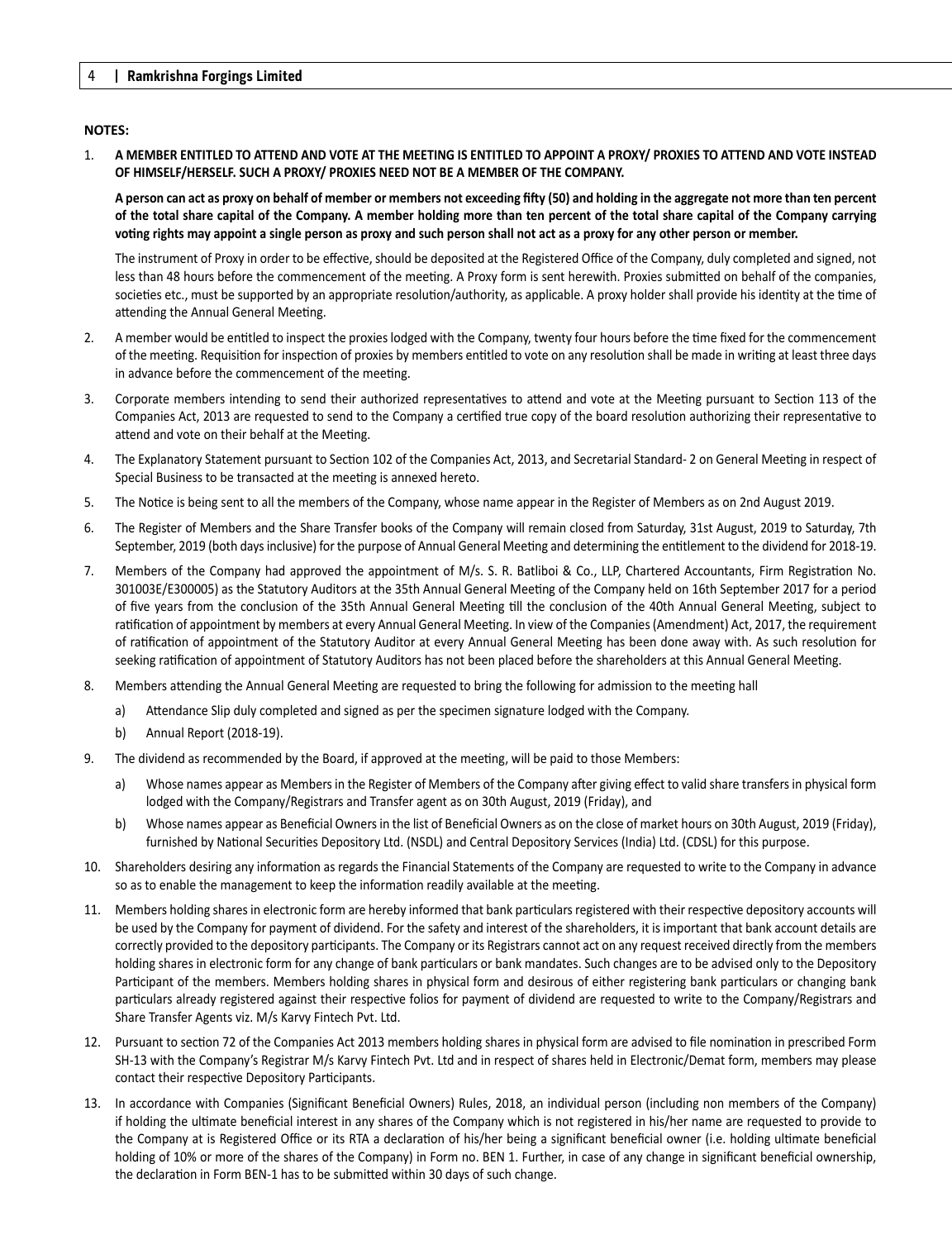- 5 Notice
- 14. Pursuant to the provisions of Section 124 of the Act, Investor Education and Protection Fund Authority (Accounting, Audit, Transfer and Refund) Rules, 2016 read with the relevant circulars and amendments thereto ('IEPF Rules'), the amount of dividend remaining unpaid or unclaimed for a period of seven years from the due date is required to be transferred to the Investor Education and Protection Fund (IEPF), constituted by the Central Government. The Company had, accordingly, transferred Rs. 20,910/- being the unpaid and unclaimed dividend amount pertaining to dividend for the financial year 2010-11 to the IEPF. The Company has sent reminders on 23rd May 2019 to those members having unpaid/ unclaimed dividends for the financial year 2011-12 before transfer of such dividend(s) to IEPF. The members who have not yet encashed their dividend warrant(s) for the financial year 2011-12 or any subsequent financial year are requested to approach the Registrars and Share Transfer Agents viz. M/s Karvy Fintech Pvt. Ltd., Karvy Selenium, Tower B, Plot 31-32, Gachibowli, Financial District, Nanakramguda, Hyderabad, Telangana - 500 032.

 The Company has also uploaded the details of unpaid and unclaimed dividend amounts lying with the Company as on 22nd September 2018 (date of last Annual General Meeting) on the website of the Company http://www.ramkrishnaforgings.com/unpaid-dividend.html and also on the website of the IEPF (www.iepf.gov.in). No claim shall lie against the Company in respect of the amount(s) so credited to the IEPF.

15. Pursuant to the provision of Section 124(6) of the Companies Act, 2013, all shares in respect of which dividend has not been paid or claimed for seven consecutive years or more shall be transferred by the Company in the name of Investor Education and Protection Fund along with a statement containing such details as may be prescribed.

 During the financial year 2018-19, their was no instances for transfer of shares to the IEPF Authority in respect of which dividend had remained unpaid or unclaimed for seven consecutive years as on the due date of transfer.

 Unclaimed dividend for the financial year ended 31st March, 2012 and the corresponding Equity Shares of the Company in respect of which dividend entitlements remain unclaimed for seven consecutive years will be due for transfer to the Investor Education and Protection Fund of the Central Government, pursuant to the provisions of Section 124 of the Companies Act, 2013 read with the Investor Education and Protection Fund Authority (Accounting, Audit, Transfer and Refund) Rules, 2016. The Company has sent individual notice to all shareholders concerned whose dividend remain unclaimed for 7 consecutive years, through speed post on 3rd May 2019 and also given a public notice in newspapers on 9th May 2019. Members are requested to claim the said dividend, details of which are available on the Company's corporate website www.ramkrishnaforgings.com under the section 'Investor Relations'. The Company/RTA will not be able to entertain any claim received after 30th August, 2019 in respect of the same.

 The shares and unclaimed dividend transferred to the IEPF can however be claimed back by the concerned shareholders from IEPF Authority after complying with the procedure prescribed under the IEPF Rules. The Member/Claimant is required to make an online application to the IEPF Authority in Form IEPF -5 (available on www.iepf.gov. in).

- 16. To prevent fraudulent transactions, members are advised to exercise due diligence and notify the Company of any change in address or demise of any member as soon as possible. Members are also advised not to leave their demat account(s) dormant for long. Periodic statement of holdings should be obtained from the concerned Depository Participant and holdings should be verified.
- 17. Details under Regulation 36 (3) of the SEBI (Listing Obligations & Disclosure Requirements) Regulations, 2015 and Secretarial Standard 2 on General Meetings in respect of the Directors seeking appointment/re-appointment at the Annual General Meeting, forms integral part of the notice. The Directors have furnished the requisite declarations for their appointment/re-appointment.
- 18. Electronic copy of the Notice of the 37th Annual General Meeting of the Company inter alia indicating the process and manner of e-voting along with Attendance Slip and Proxy Form is being sent to all the members whose email IDs are registered with the Depository Participants(s) for communication purposes unless any member has requested for a physical copy of the same. For members who have not registered their email address, physical copies of the Notice of the 37th Annual General Meeting of the Company inter alia indicating the process and manner of remote e-voting along with Attendance Slip and Proxy Form and the Annual Report for Financial Year 2018-19 is being sent through the permitted mode.
- 19. A route map and prominent landmark or easy location of the venue of the meeting is enclosed with this Notice.
- 20. Members may also note that the Notice of the 37th Annual General Meeting and the Annual Report for the financial year 2018-2019 will also be available on the Company's website www.ramkrishnaforgings.com for their download. The physical copies of the aforesaid documents will also be available at the Company's Registered Office in Kolkata for inspection during normal business hours on working days. Even after registering for e-communication, members are entitled to receive such communication in physical form, upon making a request for the same. For any communication, the shareholders may also send requests to the Company's investor email id: neha.gupta@ramkrishnaforgings.com.
- 21. All documents referred to in the accompanying Notice and the Explanatory Statement shall be open for inspection at the Registered Office of the Company during normal business hours (1.00 PM to 5.00 PM) on all working days except Saturdays, up to the date of this Annual General Meeting.
- 22. The Register of Directors and Key Managerial Personnel and their Shareholding maintained under Section 170 of the Companies Act 2013, the Register of Contracts or Arrangements in which Directors are interested under Section 189 of the Companies Act 2013 will be available for inspection at the Annual General Meeting.
- 23. The Certificate from the statutory auditors of the Company for the Company's Employee Stock Option Scheme 2015 (ESOP Scheme 2015) will be available for inspection at the AGM.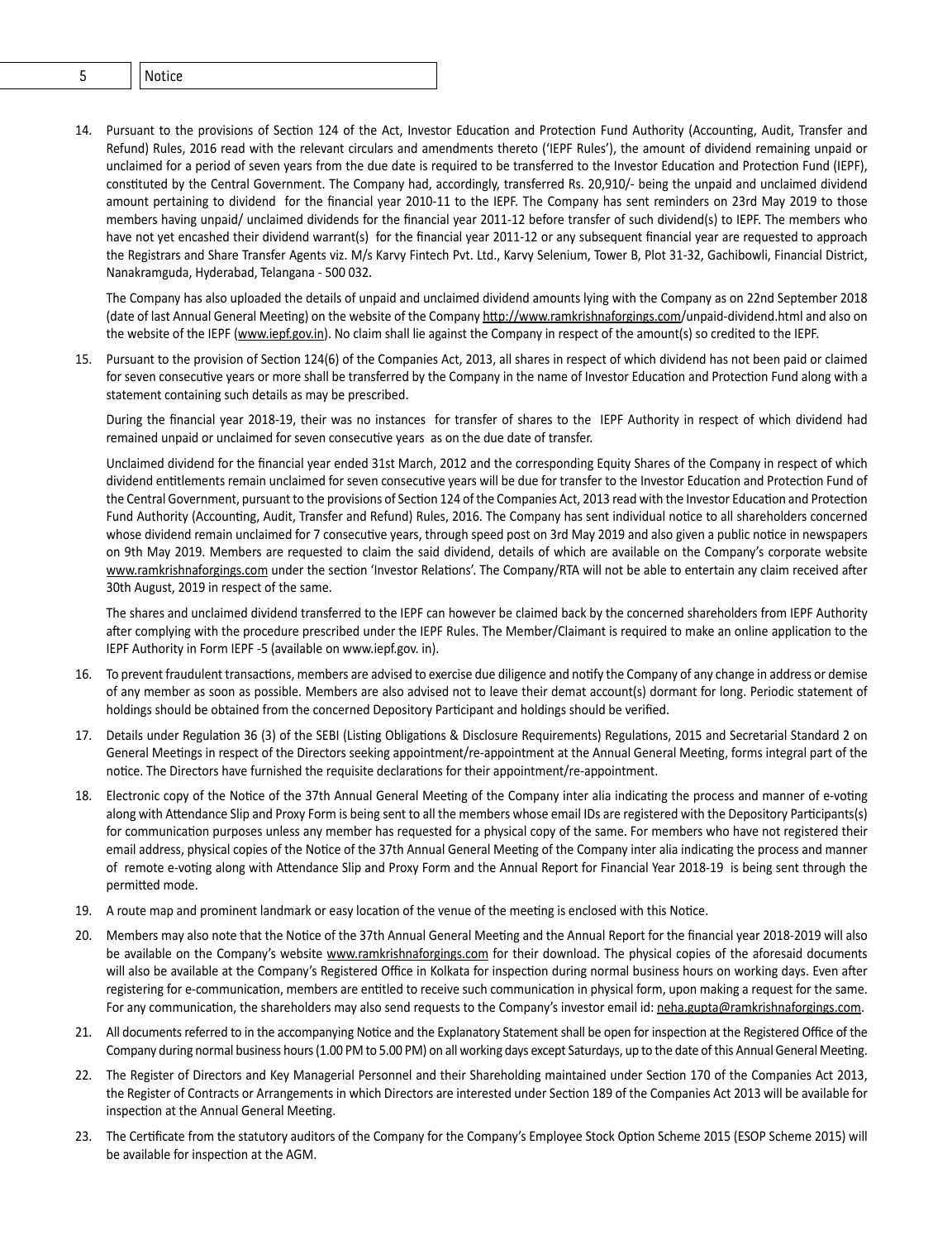- 24. The Securities and Exchange Board of India (SEBI) has mandated the submission of Permanent Account Number (PAN) by every participant in securities market. Members holding shares in electronic form are, therefore, requested to submit their PAN to their Depository Participants with whom they are maintaining their demat accounts. Members holding shares in physical form can submit their PAN details to the Company/ RTA for registration of transmission/transposition, deletion of name etc.
- 25. The Securities and Exchange Board of India (SEBI) vide circular dated 20 April 2018 has also mandated to obtain account details along with cancelled cheque to update the securities holder's data. The original cancelled cheque shall bear the name of the securities holder failing which securities holder shall submit copy of bank passbook /statement attested by the bank. The RTA shall then update the bank details in its records after due verification. The unpaid dividend shall be paid via electronic bank transfer. In cases where either the bank details such as MICR (Magnetic Ink Character Recognition), IFSC (Indian Financial System Code), etc. that are required for making electronic payment, are not available or the electronic payment instructions have failed or have been rejected by the bank, the issuer companies or their RTA may ask the banker to make payment though physical instrument such as banker's cheque or demand draft to such securities holder incorporating his bank account details. The Company has sent reminders to those shareholders, whose bank details are not available with the Registrar & Share Transfer Agents, requesting them to send the required details to enable the Company for payment of Dividend. The Company before processing the request for payment of Unclaimed / Unpaid Dividend, has been in practice of obtaining necessary particulars of Bank Account of the Payee.
- 26. In compliance with provisions of Section 108 of the Companies Act, 2013 and Rule 20 of the Companies (Management and Administration) Rules, 2014, the Company is pleased to inform that all the resolutions as stated in the notice may be transacted by electronic voting system and the company has provided its members facility to exercise their right through remote e-voting services provided by Karvy Fintech Private Limited. The instruction for e-voting has been enclosed and sent alongwith the notice. The members may cast their votes using an electronic voting system from a place other than the venue of the meeting.
- 27. The Facility for voting through ballot papers shall be made available at the meeting and members attending the meeting who have not already cast their vote by remote e-voting shall be able to exercise their voting right at the meeting. However the members who have cast their vote by remote e-voting prior to the meeting may also attend the meeting but shall not be entitled to cast their votes again.
- 28. The remote e-voting period shall commences on 4th September 2019 (9.00 A.M.) and ends on 6th September 2019 (5.00 P.M.) The remote e-voting module shall be disabled for voting after 5:00 P.M. on 6th September 2019 and no e-voting will be allowed thereafter. All other relevant information are available in the instruction sheet for e-voting.
- 29. Vong rights will be reckoned on the paid-up value of shares registered in the name of the members as on the close of market hours of 30th August, 2019 (cut-off date). Only those members whose names are recorded in the Register of Members of the Company or in the Register of Beneficial Owners maintained by the Depositories as on the cut-off date will be entitled to cast their votes by remote e-voting or ballot voting at the AGM. A person who is not a member as on cut off date should treat this Notice for information purpose only.
- 30. Those who become members of the Company after dispatch of the AGM Notice but on or before 30th August, 2019 (cut-off date) may obtain login ID and password by contacting Karvy to N Shyamkumar at Karvy Fintech Pvt Ltd, Unit: Ramkrishna Forgings Limited, Karvy Selenium Tower B, Plot 31-32, Gachibowli, Financial District, Nanakramguda, Hyderabad - 500 032 having contact no. 040-67162222 and having email id: einward.ris@karvy.com. However, those Members already registered with Karvy for remote e-voting can login to website https://evoting. karvy.com and exercise their votes.
- 31. The Board of Directors of the Company at their meeting held on 25th May, 2019 has appointed Mrs. Asha M Banthia of Asha Banthia & Co., Practising Chartered Accountant, as the Scrutinizer to scrutinize the e-voting process in fair and transparent manner.

The scrutinizer shall after the conclusion of Annual General Meeting, first count the votes cast at the meeting and thereafter unblock the votes cast through remote e-voting in the presence of atleast two witnesses, not in the employment of the Company. The scrutinizer shall submit the consolidated scrutinizer's report not later than 48 hours of conclusion of the Meeting to the Chairman or any other person authorized by the Chairman, who shall countersign the same and declare the result of the voting forthwith. The declared results, along with consolidated Scrutinizer's Report, will be available forthwith on the website of the company www.ramkrishnaforgings.com and also be displayed on the notice board of the Company at its Registered Office and on the website of Karvy (www.karvy.com). Such results will also be forwarded to the Stock Exchanges where the Company's shares are listed.

The results shall be declared on or after the Annual General Meeting of the Company and the resolution shall be deemed to be passed on the Annual General Meeting date subject to receipt of the requisite number of votes in favour of the resolution(s).

32. **Members who have not registered their e-mail addresses so far are requested to register their e-mail address for receiving all**  communication including Annual Report, Notices, Circulars, etc. from the Company electronically.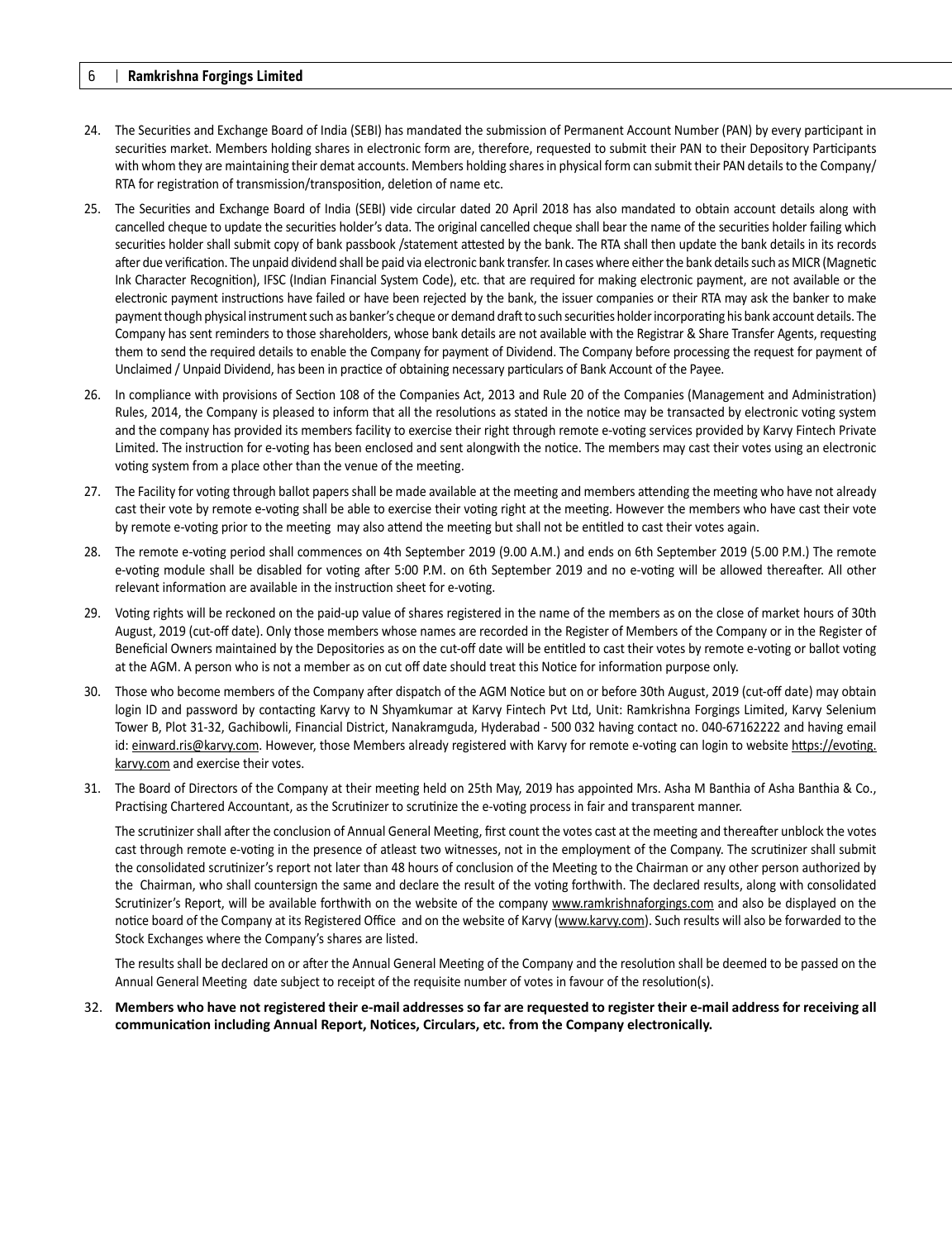#### **EXPLANATORY STATEMENT IN RESPECT OF THE SPECIAL BUSINESS PURSUANT TO SECTION 102 OF THE COMPANIES ACT, 2013.**

#### **Item No. 4**

The members are informed that the operations of the Company are expanding and thus it desirous to appoint a joint auditor to have a more focused approach in the auditing procedure. Hence, it is proposed to appoint M/s. S.K. Naredi & Co. Chartered Accountants (Firm Registration No. 003333C), as the Statutory Auditors of the Company, for a period of 5 years from the conclusion of this meeting till the conclusion of the 42nd Annual General Meeting of the Company. Further, they shall hold office as Joint Statutory Auditors with M/s. S.R. Batliboi & Co LLP, Chartered Accountants, from the conclusion of this Annual General Meeting until the conclusion of the 40th Annual General Meeting of the Company.

M/s. S.K. Naredi & Co. are a Chartered Accountant firm, having its head office at Kolkata and branch Offices at Mumbai, Pune, Jamshedpur and Ranchi.

The firm offers comprehensive range of service in the field of financial, taxation, auditing, accounting, consultancy, bank audit, tax audit & other auxiliary services to the corporate, government and non corporate entity.

The Audit Committee and the Board at their respective meetings held on  $24<sup>th</sup>$  May 2019 and  $25<sup>th</sup>$  May 2019 recommends for the approval of the Members, at an initial remuneration of  $\bar{\tau}$  3,00,000 as Audit fees to M/s. S.K. Naredi & Co. for the financial year 2019-20, certification fees and reimbursement of actual out-of-pocket expenses incurred. The fees and the reimbursement will be exclusive of all applicable taxes.

The subsequent revision of the fees and expenses can be done with the mutual consent of the Auditors and the Board.

The Board recommends the Ordinary Resolution set out at Item No. 4 of the Notice for approval by the members.

#### **Item no. 5**

In accordance with the provisions of Section 149 read with Schedule IV to the Act, appointment of an Independent Director requires approval of members.

Mr. Ranaveer Sinha is not disqualified from being appointed as a Director in terms of Section 164 of the Act and has given his consent to act as a Director. The Company has received a declaration from Mr. Ranaveer Sinha that he meets the criteria of independence as prescribed both under sub-section (6) of Section 149 of the Act and under the Securities and Exchange Board of India (Listing Obligations and Disclosure Requirements) Regulations, 2015 ("Listing Regulations"). In the opinion of the Board, Mr. Ranaveer Sinha fulfils the conditions for his appointment as an Independent Director as specified in the Act and the Listing Regulations. Mr. Ranaveer Sinha is independent of the management and possesses appropriate skills, experience and knowledge.

Based on the recommendation of the Nomination and Remuneration Committee at its meeting held on 2<sup>nd</sup> February 2019, the Board of Directors at its meeting held on  $2<sup>nd</sup>$  February 2019, has approved the appointment of Mr. Ranaveer Sinha (DIN: 00103398), as an Independent Director on the Board of the Company.

However the appointment of Mr. Ranaveer Sinha, shall be effective only upon approval by the members in the Meeting.

Details of Mr. Ranaveer Sinha are provided in the "Annexure" to the Notice pursuant to the provisions of (i) the Listing Regulations and (ii) Secretarial Standard on General Meetings ("SS-2"), issued by the Institute of Company Secretaries of India.

Copy of draft letter of appointment of Mr. Ranaveer Sinha setting out the terms and conditions of appointment is available for inspection by the members at the Registered Office of the Company.

He shall be paid remuneration by way of sitting fees for attending each meeting of the Board or Committees thereof or for any other purpose whatsoever as may be decided by the Board from time to time, and reimbursement of expenses for participating in the Board and other meetings.

Mr. Sinha, aged 64, is a B.E. (Mechanical), PGDBM (XLRI) by qualification. He retired as MD of Tata Hitachi Construction Machinery Co. Ltd, He was also the Chairman of Serviplem SA and Comoplesa Lebrero SA, Spain, and North Baryval Special Vehicles (NBSV) in China, He has also been mentoring number of companies and helping them in their quest for Business Excellence. Considering his Educational background, experience and expertise, the Board is of opinion that his association as Independent Director would be beneficial for the further growth & development of the business of the Company.

Save and except, Mr. Ranaveer Sinha none of the Directors / Key Managerial Personnel of the Company / their relatives are, in any way, concerned or interested, financially or otherwise, in the resolution set out at Item No. 5 of the Notice.

The Board recommends the Ordinary Resolution set out at Item No. 5 of the Notice for approval by the members.

#### **Item no. 6 and 7**

Mr. Padam Kumar Khaitan and Mr. Yudhisthir Lal Madan were appointed as Independent Director on the Board of the Company pursuant to provisions of section 149 of the Act read with the Companies (Appointment and Qualification of Director) Rules, 2014 for a term of 5 consecutive years. The members are informed that Mr. Padam Kumar Khaitan (DIN: 00019700) and Mr. Yudhisthir Lal Madan (DIN: 05123237) Independent Directors of the Company being eligible, offers themselves to be re-appointed for the second term of five years.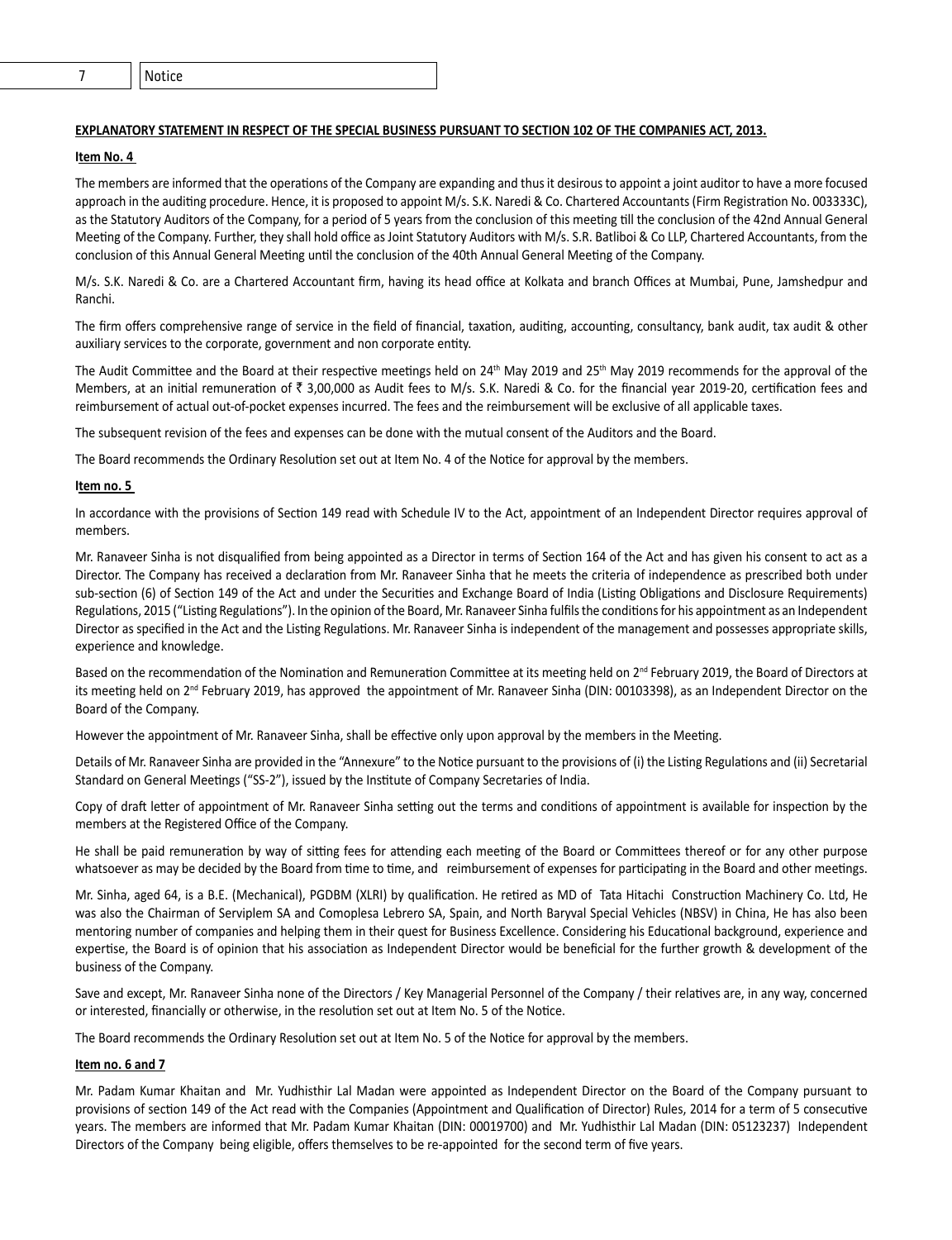Mr. Padam Kumar Khaitan and Mr. Yudhisthir Lal Madan are not disqualified from being re-appointed as a Director in terms of Section 164(2) of the Act and has given their consent to act as an Independent Directors of the Company. The Company has also received necessary declaration from Mr. Padam Kumar Khaitan and Mr. Yudhisthir Lal Madan that they meet the criteria of independence as prescribed both under Section 149(6) of the Act and under the Securities and Exchange Board of India (Listing Obligations and Disclosure Requirements) Regulations, 2015 ("Listing Regulations").

Details of Mr. Padam Kumar Khaitan and Mr. Yudhisthir Lal Madan are provided in the "Annexure" to the Notice pursuant to the provisions of (i) the Listing Regulations and (ii) Secretarial Standard on General Meetings ("SS-2"), issued by the Institute of Company Secretaries of India.

The Nomination & Remuneration Committee at its meeting held on  $2^{nd}$  February 2019, on the basis of the report of performance evaluation, has recommended the re-appointment of Mr. Padam Kumar Khaitan and Mr. Yudhisthir Lal Madan as Independent Directors for a second consecutive term of 5 (five) years.

The Board at its meeting held on 2<sup>nd</sup> February 2019, based on the performance evaluation and as per the recommendation of the Nomination & Remuneration Committee, and in view of their educational background and experience and considering their contributions for the growth and development of the Company, has proposed to reappoint Mr. Padam Kumar Khaitan and Mr. Yudhisthir Lal Madan as Independent Directors of the Company, not liable to retire by rotation, for a second consecutive term of five years w.e.f from 1st April,2019 on the Board of your Company. The Board is of opinion that continued association of Mr. Padam Kumar Khaitan and Mr. Yudhisthir Lal Madan as Independent Directors would be beneficial for the further growth & development of the business of the Company.

They shall be paid remuneration by way of sitting fees for attending each meeting of the Board or Committees thereof or for any other purpose whatsoever as may be decided by the Board from time to time, and reimbursement of expenses for participating in the Board and other meetings.

Copy of draft letter of appointment of Mr. Padam Kumar Khaitan and Mr. Yudhisthir Lal Madan setting out the terms and conditions of appointment is available for inspection by the members at the Registered Office of the Company.

Save and except, Mr. Padam Kumar Khaitan and Mr. Yudhisthir Lal Madan none of the other Directors / Key Managerial Personnel / their relatives are, in any way, concerned or interested, financially or otherwise, in the resolution.

The Board commends the Special Resolution set out at Item No. 6 and 7 of the Notice for approval by the members.

#### **Item no. 8**

Mr. Ram Tawakya Singh was appointed as Independent Director on the Board of the Company pursuant to provisions of section 149 of the Act read with the Companies (Appointment and Qualification of Director) Rules, 2014 for a term of 5 consecutive years. The members are informed that Mr. Ram Tawakya Singh being an Independent Director of the Company and being eligible, offers himself to be re-appointed for the second term of five years.

Mr. Ram Tawakya Singh is not disqualified from being appointed as a Director in terms of Section 164(2) of the Act and has given his consent to act as an Independent Director of the Company. The Company has also received necessary declaration from Mr. Ram Tawakya Singh that he meets the criteria of independence as prescribed both under Section 149(6) of the Act and under the Securities and Exchange Board of India (Listing Obligations and Disclosure Requirements) Regulations, 2015 ("Listing Regulations"). Details of Mr. Ram Tawakya Singh is provided in the "Annexure" to the Notice pursuant to the provisions of (i) the Listing Regulations and (ii) Secretarial Standard on General Meetings ("SS-2"), issued by the Institute of Company Secretaries of India.

The Nomination & Remuneration Committee at its meeting held on 2<sup>nd</sup> February 2019, on the basis of the report of performance evaluation, has recommended the re-appointment of Mr. Ram Tawakya Singh (DIN: 00276330) as an Independent Director for a second consecutive term of 5 (five) years.

The Board at its meeting held on 2<sup>nd</sup> February 2019, based on the performance evaluation and as per the recommendation of the Nomination & Remuneration Committee, and in view of his educational background and experience and considering his contributions for the growth and development of the Company, has proposed to reappoint Mr. Ram Tawakya Singh as an Independent Director of the Company, not liable to retire by rotation, for a second consecutive term of five years on the Board of your Company. The Board is of opinion that continued association of Mr. Ram Tawakya Singh as Independent Director would be beneficial for the further growth & development of the business of the Company.

He shall be paid remuneration by way of sitting fees for attending each meeting of the Board or Committees thereof or for any other purpose whatsoever as may be decided by the Board from time to time, and reimbursement of expenses for participating in the Board and other meetings.

#### Justification of Appointment of Mr. Ram Tawakya Singh pursuant to Regulation 17(1A) of SEBI (Listing Obligation and Disclosure Requirements) **Amendment Regulations, 2018**

Mr. Ram Tawakya Singh, aged about 74 years, is a B.Sc. Engg in Metallurgy from RIT Jamshedpur and has to his credit working experience of 50 years in various Companies. During his tenure he rose to the level of VP in TATA Motors. Mr. Singh has been associated with the Company since 2012 and Board considered that continued association of Mr. Ram Tawakya Singh would be of immense benefit to the Company and it is desirable to reappoint him.

Copy of draft letter of appointment of Mr. Ram Tawakya Singh setting out the terms and conditions of appointment is available for inspection by the members at the Registered Office of the Company. Save and except, Mr. Ram Tawakya Singh, none of the other Directors / Key Managerial Personnel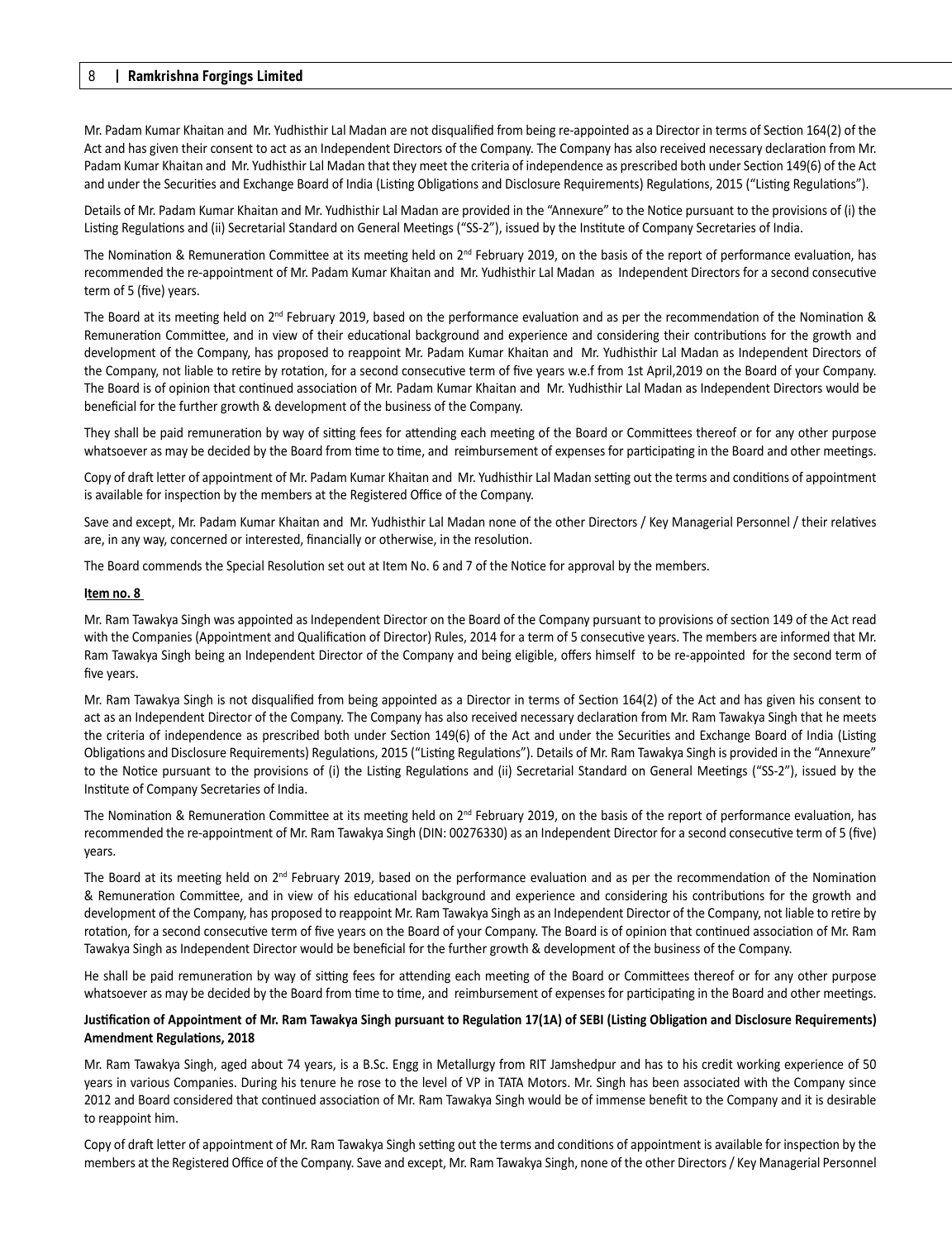/ their relatives are, in any way, concerned or interested, financially or otherwise, in the resolution.

The Board commends the Special Resolution set out at Item No. 8 of the Notice for approval by the members.

#### **Item no. 9**

Mr. Amitabha Guha was appointed as Independent Director on the Board of the Company pursuant to provisions of section 149 of the Act read with the Companies (Appointment and Qualification of Director) Rules, 2014 for a term of 5 consecutive years upto 13th August, 2019. The members are informed that Mr. Amitabha Guha (DIN: 02836707) being an Independent Director of the Company and being eligible, offers himself to be reappointed for the second term of five years.

Mr. Amitabha Guha is not disqualified from being re-appointed as a Director in terms of Section 164(2) of the Act and has given his consent to act as an Independent Director of the Company. The Company has also received necessary declaration from Mr. Amitabha Guha that he meets the criteria of independence as prescribed both under Section 149(6) of the Act and under the Securities and Exchange Board of India (Listing Obligations and Disclosure Requirements) Regulations, 2015 ("Listing Regulations"). Details of Mr. Amitabha Guha is provided in the "Annexure" to the Notice pursuant to the provisions of (i) the Listing Regulations and (ii) Secretarial Standard on General Meetings ("SS-2"), issued by the Institute of Company Secretaries of India.

The Nomination & Remuneration Committee at its meeting held on 25<sup>th</sup> May 2019, on the basis of the report of performance evaluation, has recommended the re-appointment of Mr. Amitabha Guha as Independent Director for a second consecutive term of 5 (five) years.

The Board at its meeting held on 25<sup>th</sup> May 2019, based on the performance evaluation and as per the recommendation of the Nomination & Remuneration Committee, and in view of his educational background and experience and considering his contributions for the growth and development of the Company, has proposed to reappoint Mr. Amitabha Guha as an Independent Director of the Company, not liable to retire by rotation, for a second consecutive term of five years w.e.f  $14<sup>th</sup>$  August 2019 on the Board of your Company. The Board is of opinion that continued association of Mr. Amitabha Guha as Independent Director would be beneficial for the further growth & development of the business of the Company.

He shall be paid remuneration by way of sitting fees for attending each meeting of the Board or Committees thereof or for any other purpose whatsoever as may be decided by the Board from time to time, and reimbursement of expenses for participating in the Board and other meetings.

#### Justification of Appointment of Mr. Amitabha Guha pursuant to Regulation 17(1A) of SEBI (Listing Obligation and Disclosure Requirements) **Amendment Regulations, 2018**

Mr. Amitabha Guha, aged about 71 years, is a M.Sc. from Calcutta University. He has been a Banker throughout his life. He has served various banks from the post of Asst. General Manager in State Bank of Saurastra in 1992 to Managing Director in State Bank of Travancore in 2004. He also served as Deputy Managing Director of State Bank of India in November, 2008. He retired as Non – Executive Chairman of South Indian Bank.

Mr. Amitabha Guha has been associated with the Company since 2014 and Board considered that continued association of Mr. Amitabha Guha would be of immense benefit to the Company and it is desirable to reappoint him.

Copy of draft letter of appointment of Mr. Amitabha Guha setting out the terms and conditions of appointment is available for inspection by the members at the Registered Office of the Company.

Save and except, Mr. Amitabha Guha none of the other Directors / Key Managerial Personnel / their relatives are, in any way, concerned or interested, financially or otherwise, in the resolution.

The Board commends the Special Resolution set out at Item No. 9 of the Notice for approval by the members.

#### **Item no. 10**

Ms. Aditi Bagri was appointed as Independent Director on the Board of the Company pursuat to provisions of section 149 of the Act read with the Companies (Appointment and Qualification of Director) Rules, 2014 for a term of 5 consecutive years upto 31st October, 2019. The members are informed that Ms. Aditi Bagri (DIN: 06943139) being an Independent Director of the Company and being eligible, offers herself to be re-appointed for the second term of five years.

Ms. Aditi Bagri is not disqualified from being re-appointed as a Director in terms of Section 164(2) of the Act and has given her consent to act as an Independent Director of the Company. The Company has also received necessary declaration from Ms. Aditi Bagri that she meets the criteria of independence as prescribed both under Section 149(6) of the Act and under the Securities and Exchange Board of India (Listing Obligations and Disclosure Requirements) Regulations, 2015 ("Listing Regulations"). Details of Ms. Aditi Bagri is provided in the "Annexure" to the Notice pursuant to the provisions of (i) the Listing Regulations and (ii) Secretarial Standard on General Meetings ("SS-2"), issued by the Institute of Company Secretaries of India.

The Nomination & Remuneration Committee at its meeting held on 25<sup>th</sup> May 2019, on the basis of the report of performance evaluation, has recommended the re-appointment of Ms. Aditi Bagri as an Independent Director for a second consecutive term of 5 (five) years.

The Board at its meeting held on 25<sup>th</sup> May 2019, based on the performance evaluation and as per the recommendation of the Nomination &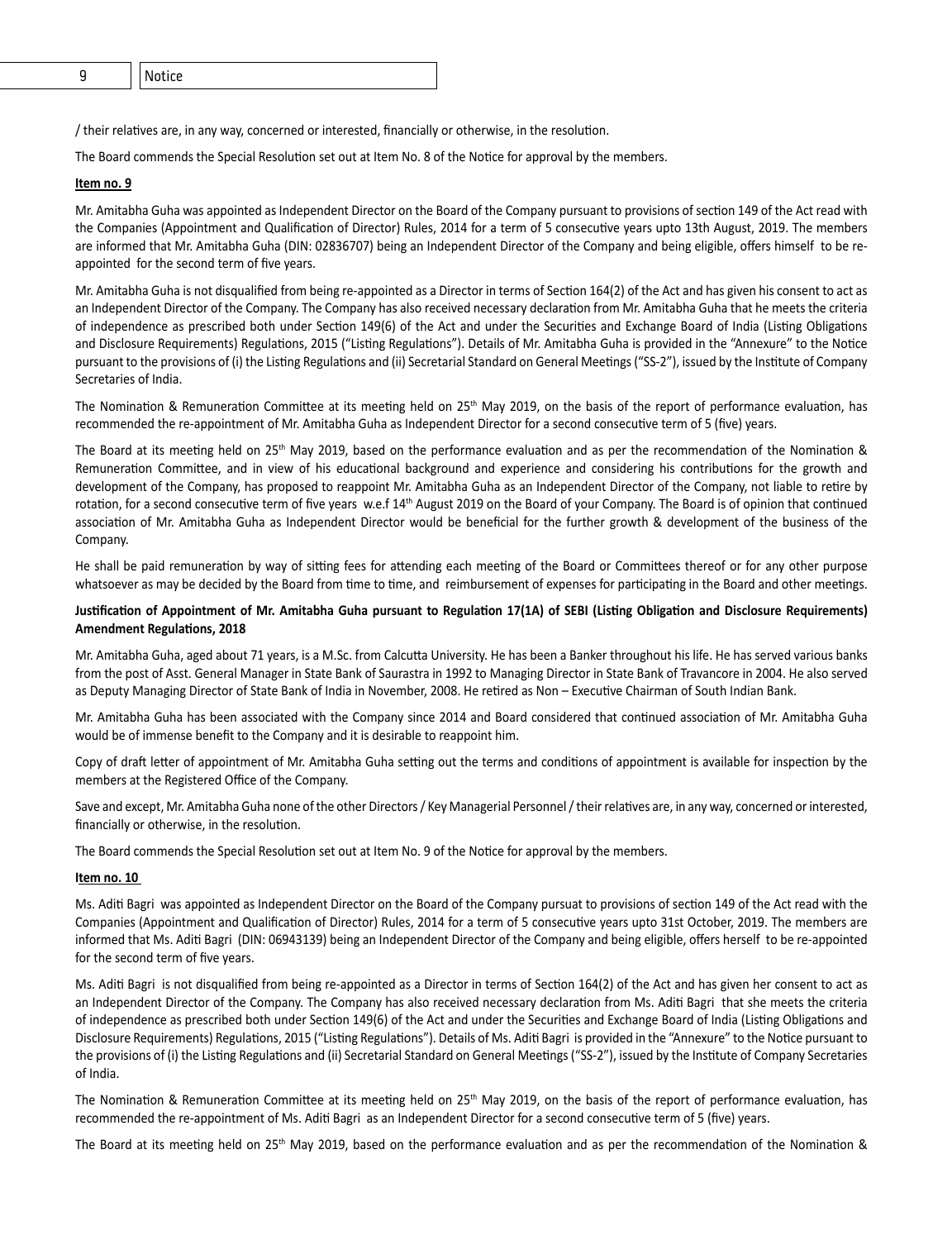Remuneration Committee, and in view of her educational background and experience and considering her contributions for the growth and development of the Company, has proposed to reappoint Ms. Aditi Bagri as an Independent Director of the Company, not liable to retire by rotation, for a second consecutive term of five years w.e.f 1<sup>st</sup> November 2019 on the Board of your Company. The Board is of opinion that continued association of Ms. Aditi Bagri as Independent Director would be beneficial for the further growth & development of the business of the Company.

She shall be paid remuneration by way of sitting fees for attending each meeting of the Board or Committees thereof or for any other purpose whatsoever as may be decided by the Board from time to time, and reimbursement of expenses for participating in the Board and other meetings.

Copy of draft letter of appointment of Ms. Aditi Bagri setting out the terms and conditions of appointment is available for inspection by the members at the registered office of the Company.

Save and except, Ms. Aditi Bagri none of the other Directors / Key Managerial Personnel / their relatives are, in any way, concerned or interested, financially or otherwise, in the resolution.

The Board commends the Special Resolution set out at Item No. 10 of the Notice for approval by the members.

#### **Item no. 11**

Mr. Pawan Kumar Kedia was appointed as Whole Time Director of the Company for a period of 3 years w.e.f 1st April 2016 till 31st March 2019. The Board of Directors, based on recommendation of the Nomination and Remuneration Committee ("NRC") at its meeting held on 3rd February 2019 re-appointed Mr. Pawan Kumar Kedia as the Whole time director designated as Director (Finance) of the Company for a period of 1 Year w.e.f 1st April 2019, subject to approval of the shareholders of the Company.

Mr. Pawan Kumar Kedia satisfies all the other conditions set out in Part-I of Schedule V to the Act as also conditions set out under sub-section (3) of Section 196 of the Act for being eligible for his re-appointment. He is not disqualified from being appointed as Director in terms of Section 164 of the Act.

The appointment and payment of remuneration to Mr. Pawan Kumar Kedia shall be guided by the provisions of the Companies Act, 2013, on such emoluments as outlined below.

**a)** Basic Salary : ₹ 1,35,000/- per month - ₹ 1,75,000/- per month.

The increase in remuneration will be made after being approved by the Board of Directors within the above mentioned Limit.

#### **b) Benefits:**

- **i. Accommodation**: Fully Furnished Residential Accommodation or House Rent Allowance @ 35% (Thirty Five percent) of the basic salary.
- **ii.** Other Allowances not exceeding 10 % of the basic salary.
- **iii. Medical Reimbursement:** Reimbursement of expenses incurred for self and family not exceeding 15% of the basic salary in a year.
- **iv. Leave Travel Concession:** For self and family once in a year not exceeding 10% of the basic salary in a year.
- **v. Club Fees:** Fees of Clubs, subject to a maximum of two clubs may be provided but no Life membership fee or Admission fee is to be paid by the Company.
- **vi. Encashment of the leave** at the end of the tenure of office in accordance with the Company's rules.
- **vii. Provision of a Car** with driver for use on Company's business. It will not be considered as benefits. He will be however billed by the Company for use of car for private purposes, if any.
- **viii. Bonus** not exceeding 60% of the basic salary in a year.
- ix. Provident Fund: Company's contribution towards Provident Fund as per Rules of the company, but not exceeding 12% of the Salary or such percentage as required under the statute.
- **x.** NPS: Contribution to National Pension Scheme not exceeding 10% of the Basic Salary or such percentage as required under the statute.
- **xi.** Company's contributions towards Pension/ Superannuation Fund such amount as together with the Company's contribution to the Provident Fund does not exceed the amount not taxable under the Income Tax Act, 1961.
- **xii. Gratuity:** Not exceeding one-half month's salary for each completed year of service, subject to a maximum limit as prescribed under Schedule V to the Companies Act, 2013.

In the event of absence or inadequacy of profits, in any financial year, the remuneration by way of salary and commission payable to Mr. Pawan Kumar Kedia shall not exceed the limits prescribed under Schedule V of the Companies Act, 2013.

Details of Mr. Pawan Kumar Kedia are provided in "Annexure" to the Notice pursuant to the provisions of (i) the Securities and Exchange Board of India (Listing Obligations and Disclosure Requirements) Regulations, 2015 and (ii) Secretarial Standard on General Meetings ("SS-2"), issued by the Institute of Company Secretaries of India.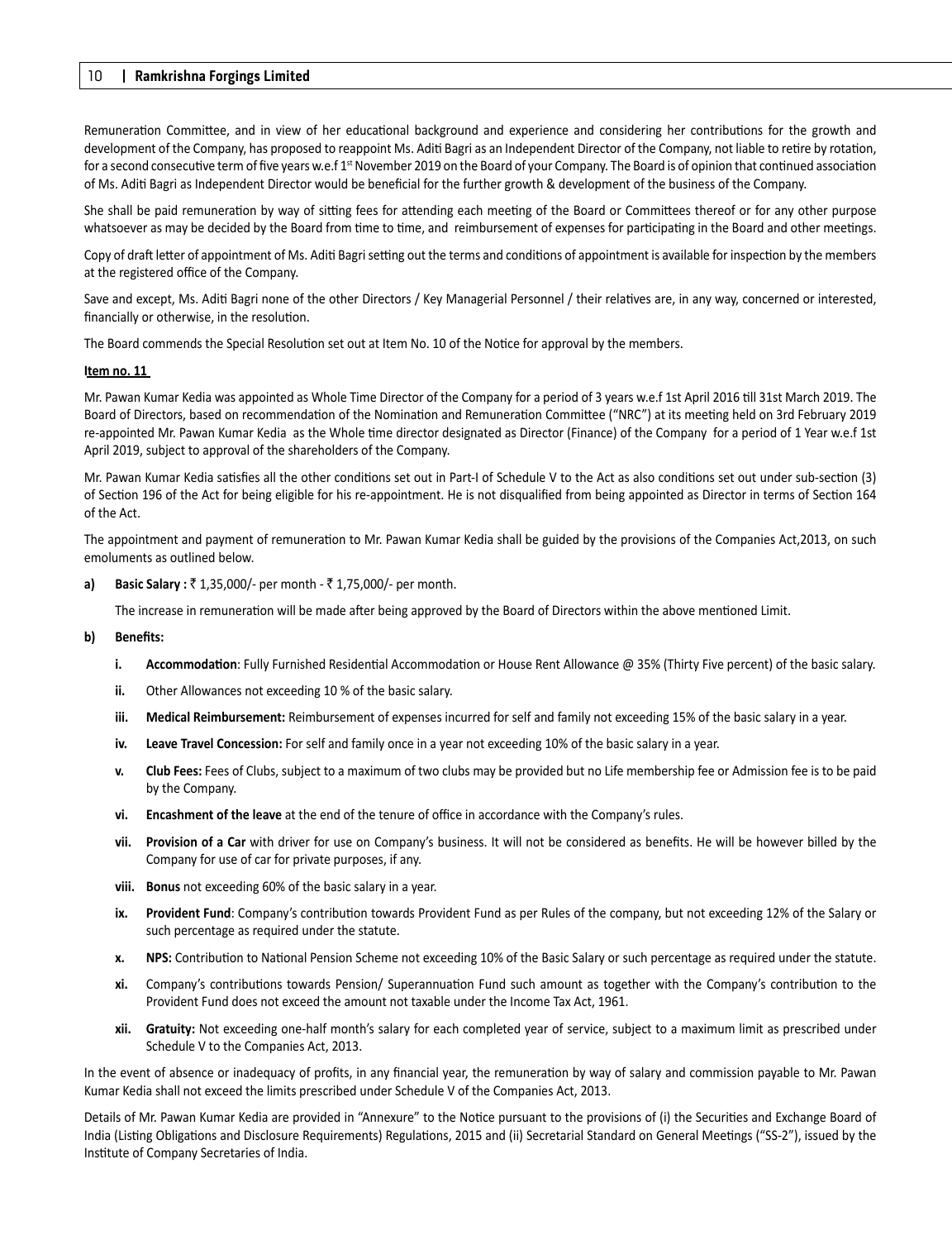Save and except, Mr. Pawan Kumar Kedia and his relatives, none of the other Directors / Key Managerial Personnel / their relatives are, in any way, concerned or interested, financially or otherwise, in the resolution.

The Board commends the Ordinary Resolution set out at Item No. 11 of the Notice for approval by the members.

#### **Item No. 12**

The Board on the recommendation of the Audit Committee, has approved the appointment and remuneration of M/s. U Sharma & Associates, Cost Accountants (FRN 100596/Membership no. 9240) as the Cost Auditor in the Board Meeting held on 25<sup>th</sup> May, 2019 to conduct the audit of the cost records of the Company, for the financial year ending March 31, 2020 at a remuneration of  $\bar{z}$  4,00,000 (Rupees Four Lakh Only) plus Travelling, Local Conveyance and out of pocket expenses not exceeding 20% of the remuneration.

In accordance with the provisions of Section 148 of the Act read with the Companies (Audit and Auditors) Rules, 2014, as amended, the remuneration payable to the Cost Auditors as recommended by the Audit Committee and approved by the Board of Directors, has to be ratified by the members of the Company.

M/s. U Sharma & Associates, Cost Accountants have the necessary experience in the field of cost audit and have submitted a certificate regarding their eligibility for appointment as Cost Auditors of the Company.

The Board of Directors of the Company recommend the resolution as set out in Item No. 12 for the approval of members. Accordingly, consent of the members is sought for passing an Ordinary Resolution as set out at Item No. 12 of the Notice for ratification of the remuneration payable to the Cost Auditors for the financial year ending March 31, 2020.

None of the Directors / Key Managerial Personnel of the Company / their relatives are, in any way, concerned or interested, financially or otherwise, in the resolution set out at Item No. 12 of the Notice.

The Board commends the Ordinary Resolution set out at Item No. 12 of the Notice for approval by the members.

By order of the Board

Sd/- Place : Kolkata **Rajesh Mundhra** Dated : 25th May, 2019 *Company Secretary* Membership No. ACS 12991

Registered Office: "Ramkrishna Chambers" 72, Shakespeare Sarani Kolkata - 700 017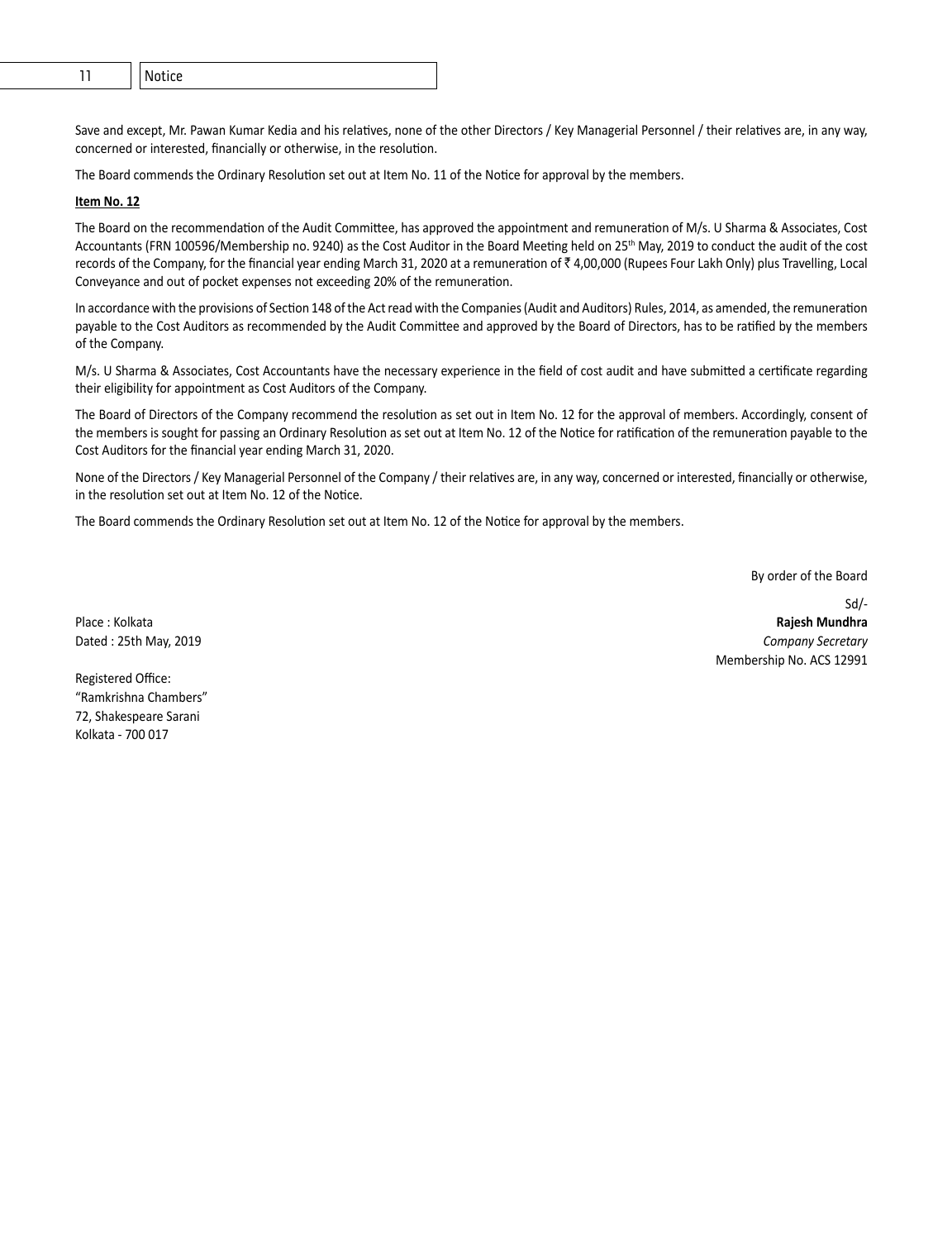**Details of Direct Applement at New AGM**<br>Pursuant to Regulation 36(3) of the SEBI (Listing Obligations & Disclosure Requirements) Regulations, 2015 and Secretarial Standard- 2 on General Meeting issued by the Institute of

| $\frac{1}{3}$                      |                                      |                                              |                                         |                                    |                                      |                                  |                                                     |                                                        |
|------------------------------------|--------------------------------------|----------------------------------------------|-----------------------------------------|------------------------------------|--------------------------------------|----------------------------------|-----------------------------------------------------|--------------------------------------------------------|
| Name                               | Mr. Mahabir Prasad                   | Mr. Ranaveer Sinha                           | Mr. Ram Tawakya                         | Mr. Padam                          | Mr. Yudhisthir Lal                   | Mr. Pawan Kumar                  | Mr. Amitabha Guha                                   | Ms. Aditi Bagri                                        |
|                                    | Jalan                                |                                              | Singh                                   | Khaitan                            | Madan                                | Kedia                            |                                                     |                                                        |
| 듦                                  | 00354690                             | 00103398                                     | 00276330                                | 00019700                           | 05123237                             | 00375557                         | 02836707                                            | 06943139                                               |
| Date of Birth                      | 10-04-1949                           | 09-07-1954                                   | 20-07-1945                              | 24-05-1953                         | 24-08-1950                           | 16-09-1957                       | 10-11-1948                                          | 27-02-1986                                             |
| <b>Brief Resume</b><br>Experience/ | (Mechanical) from<br>He is a B. Tech | Mr. Sinha, aged 64,<br>a B.E. (Mechanical)   | Singh, aged about<br>Mr. Ram Tawakya    | of M/s. Khaitan<br>He is a Partner | A retired banker<br>with 43 years of | experience of more<br>He possess | Calcutta University.<br>He is a M.Sc. from          | She is a LL.B from Mumbai<br>University and has over a |
| Expertise in                       | BITS (Pilani)                        | PGDBM (XLRI) by                              | 74 years, is a B.Sc.                    | & Co. His rich                     | rich and varied                      | than 30 years in                 | He has been a Banker                                | decade of experience in                                |
| Specific Functiona                 |                                      | qualification. He                            | Engg in Metallurgy                      | experience of                      | experience in the                    | various Companies.               | throughout his life. He                             | legal field.                                           |
| Area                               | Successful Technocrat                | retired as MD of Tata                        | from RIT Jamshedpur                     | more than 35                       | field of general                     |                                  | served various banks                                |                                                        |
|                                    | from BITS Pilani                     | Hitachi Construction                         | and has to his credit                   | years in the lega                  | banking, with                        |                                  | from the post of Asst.                              |                                                        |
|                                    | having more than                     | Machinery Co. Ltd,                           | working experience                      | profession will                    | expertise in                         |                                  | General Manager in State                            |                                                        |
|                                    | 48 years work                        |                                              | of 50 years of                          | greatly help the                   | corporate finance,                   |                                  | Bank of Saurastra in 1992                           | She started her career as                              |
|                                    | experience in Forging                | He is a Member of the                        | experience in various                   | Company                            | retail finance,                      |                                  | to Managing Director in                             | intern in Pangea 3 in July,                            |
|                                    | Industry.                            | XLRI. He was also the<br>Board of Governors, | Companies. During<br>his tenure he rose |                                    | SME lending, risk                    |                                  | State Bank of Travancore<br>in 2004. He also served | associated with Khaitan &<br>2007, and is currently    |
|                                    |                                      | Chairman of Serviplem                        | to the level of Vice                    |                                    | management with<br>focus on credit   |                                  | as Deputy Managing                                  | CO. LLP.                                               |
|                                    |                                      | SA and Comoplesa                             | President in TATA                       |                                    | monitoring, nursing                  |                                  | Director of State Bank                              |                                                        |
|                                    |                                      | Lebrero SA, Spain, and                       | Motors.                                 |                                    | and recovery of                      |                                  | of India in November,                               |                                                        |
|                                    |                                      | North Baryval Special                        |                                         |                                    | assets. Has a very                   |                                  | 2008. He retired as Non                             |                                                        |
|                                    |                                      | Vehicles (NBSV) in                           |                                         |                                    | good understanding                   |                                  | - Executive Chairman of                             |                                                        |
|                                    |                                      | China, He has also                           |                                         |                                    | of the international                 |                                  | South Indian Bank.                                  |                                                        |
|                                    |                                      | been mentoring                               |                                         |                                    | and domestic                         |                                  |                                                     |                                                        |
|                                    |                                      | number of companies                          |                                         |                                    | economic                             |                                  |                                                     |                                                        |
|                                    |                                      | and helping them in                          |                                         |                                    | scenario, business                   |                                  |                                                     |                                                        |
|                                    |                                      | their quest for Business                     |                                         |                                    | environment and of                   |                                  |                                                     |                                                        |
|                                    |                                      | Excellence                                   |                                         |                                    | the factors affecting                |                                  |                                                     |                                                        |
|                                    |                                      |                                              |                                         |                                    | various business<br>segments         |                                  |                                                     |                                                        |
| Qualification                      | B. Tech (Mechanical)                 | B.E. (Mechanical),                           | B.Sc. Engineering in                    | Attorney-at-Law                    | MBA (Finance)-FMS,                   | <b>B.Com</b> (Calcutta           | M.Sc from Calcutta                                  | 1.8                                                    |
|                                    | from BITS (Pilani)                   | PGDBM (XLRI)                                 | Metallurgy from R.I.T.                  |                                    | Delhi University,                    | University) &                    | University                                          |                                                        |
|                                    |                                      |                                              | Jamshedpur                              |                                    | M.Sc (Physics), Delhi                | Diploma in                       |                                                     | Certificate course on                                  |
|                                    |                                      |                                              |                                         |                                    | University, B.Sc.                    | Taxation                         |                                                     | General IP from World                                  |
|                                    |                                      |                                              |                                         |                                    | (Hons.) (Physics),                   |                                  |                                                     | Intellectual Property                                  |
|                                    |                                      |                                              |                                         |                                    | Delhi University.                    |                                  |                                                     | Organisation in 2009.                                  |
|                                    |                                      |                                              |                                         |                                    | CAIIB, Indian                        |                                  |                                                     |                                                        |
|                                    |                                      |                                              |                                         |                                    | Institute of Bankers,<br>Mumbai      |                                  |                                                     | Diploma in Intellectual<br>Property rights from        |
|                                    |                                      |                                              |                                         |                                    |                                      |                                  |                                                     | Mumbai University in 2009.                             |
| appointment on<br>Date of first    | 12/11/1981                           | 02/02/2019                                   | 12/05/2012                              | 25/07/2005                         | 12/05/2012                           | 15/09/2003                       | 14/08/2014                                          | 01/11/2014                                             |
| the Board                          |                                      |                                              |                                         |                                    |                                      |                                  |                                                     |                                                        |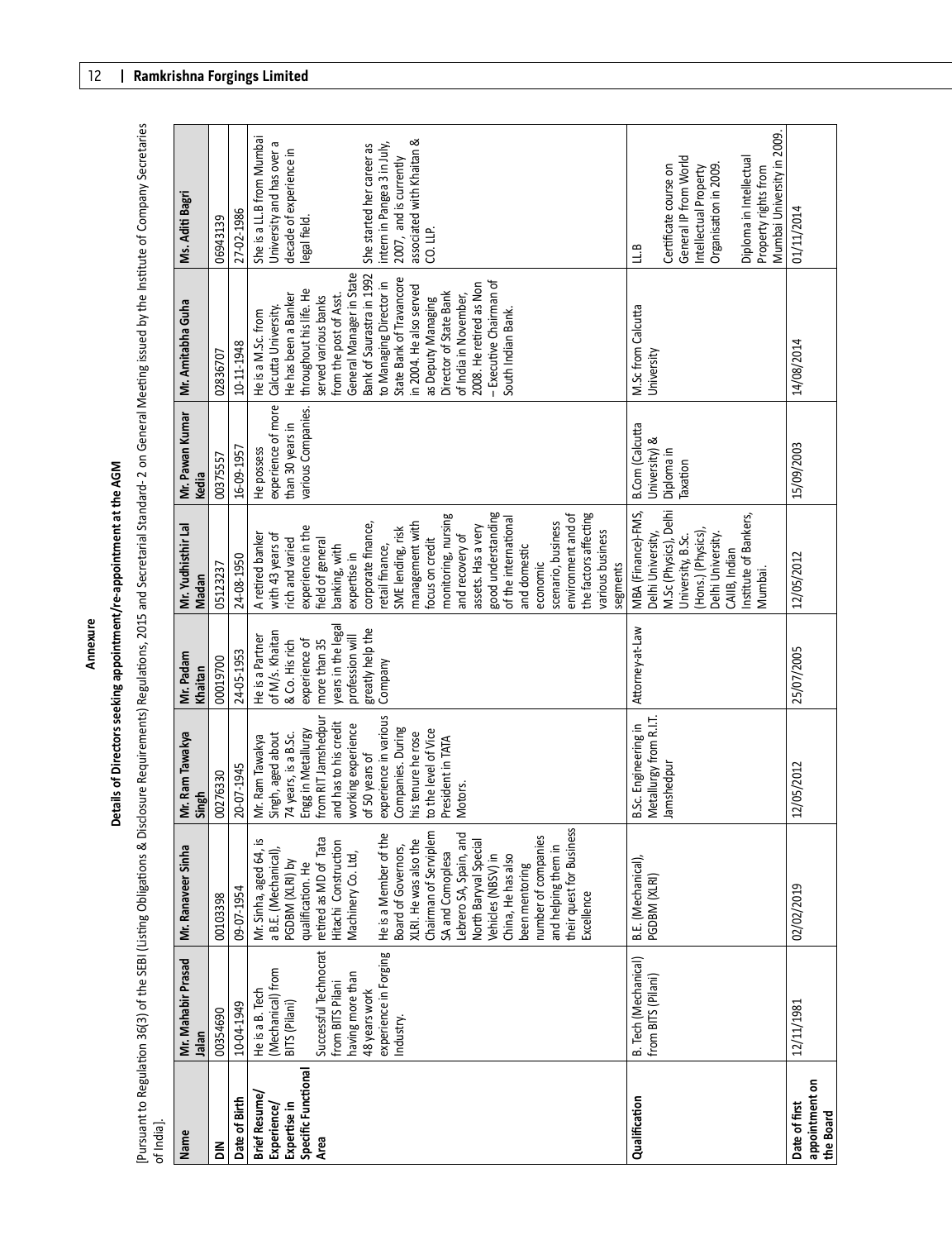| Name                                                                      | Mr. Mahabir Prasad<br>Jalan                                                                                                                                                                                                                                                     | Mr. Ranaveer Sinha                                                                           | Mr. Ram Tawakya<br>Singh                                                                                   | Mr. Padam<br>Khaitan                                                                                                                                                                                                                                                                                             | Mr. Yudhisthir Lal<br>Madan                                                             | Mr. Pawan Kumar<br>Kedia                                                                                                                                       | Mr. Amitabha Guha                                                                                                        | Ms. Aditi Bagri                                                                   |
|---------------------------------------------------------------------------|---------------------------------------------------------------------------------------------------------------------------------------------------------------------------------------------------------------------------------------------------------------------------------|----------------------------------------------------------------------------------------------|------------------------------------------------------------------------------------------------------------|------------------------------------------------------------------------------------------------------------------------------------------------------------------------------------------------------------------------------------------------------------------------------------------------------------------|-----------------------------------------------------------------------------------------|----------------------------------------------------------------------------------------------------------------------------------------------------------------|--------------------------------------------------------------------------------------------------------------------------|-----------------------------------------------------------------------------------|
| sought to be paid.<br>remuneration<br>Details of                          | rotation and seeks<br>reappointment<br>He retires by                                                                                                                                                                                                                            | Committee meetings<br>attending Board and<br>Entitled to receive<br>Sitting fees for         | Committee meetings<br>attending Board and<br>Entitled to receive<br>Sitting fees for                       | fees for attending<br>receive Sitting<br>Committee<br>Entitled to<br>Board and<br>meetings                                                                                                                                                                                                                       | Entitled to receive<br>attending Board<br>and Committee<br>Sitting fees for<br>meetings | Refer Explanatory<br>Statement to the<br>Notice                                                                                                                | and Committee meetings<br>Entitled to receive Sitting<br>fees for attending Board                                        | and Committee meetings<br>Entitled to receive Sitting<br>fees for attending Board |
| [31 <sup>st</sup> March 2019)<br>other companies<br>Directorship in       | Globe Forex & Travels<br>Dove Airlines Pvt. Ltd.<br>Infrastructure Private<br>Aeronautics Pvt. Ltd.<br>Infraproperties Pvt.<br>Ramkrishna Rail &<br>Clifftop Infrabuild<br>Ramkrishna<br>Northeast<br>Unlisted-<br>Listed-<br>Limited<br>Pvt. Ltd.<br>Limited<br><u>td</u><br>Ξ | Adithya Automotive<br>Applications Private<br>TRF Limited<br>Unlisted-<br>Limited<br>Listed- | Ξ                                                                                                          | Auro Investments<br>Cheviot Company<br>Products Limited<br>Magadh Sugar &<br>Investments Pvt.<br>Engineering Ltd<br>Consultants Ltd<br>Energy Limited<br>GJS Hotels Ltd.<br>Asian Hotels<br>Jacks Home<br>(East)Ltd<br>Unlisted<br>Khaitan<br>Pvt. Ltd<br>Listed-<br>Kilburn<br>Limited<br>Гом<br>М<br><u>td</u> | High Class Projects<br>Industries Ltd.<br>Pritika Auto<br>Unlisted-<br>Listed-<br>ਏ     | & Infrastructure<br>Ramkrishna Rail<br>Riddhi Portfolio<br>Private Limited<br>Private Limited<br>Travels Limited<br>Globe Forex &<br>Unlisted-<br>Listed-<br>Ë | Support Elders Pvt. Ltd<br>Khazana Jewellery Pvt.<br>Gangavaram Port Ltd<br>XPRO India Ltd.<br>Unlisted-<br>Listed-<br>E | Ξ                                                                                 |
| Directors in the<br>Member of the<br>Committee of<br>Chairman/<br>Company | Finance Committee<br>Management and<br>Corporate Social<br>Responsibility<br>Committee<br>Chairman-<br>Member-                                                                                                                                                                  | Ξ                                                                                            | NRC Committee<br>CSR Committee<br><b>Stakeholders</b><br>Relationship<br>Committee<br>Chairman-<br>Member- | NRC Committee<br>Management<br>and Finance<br>Committee<br>Chairman-<br>Member-                                                                                                                                                                                                                                  | Audit Committee<br>NRC Committee<br>SRC Committee<br>Chairman-<br>Member-               | Ξ                                                                                                                                                              | Finance Committee<br>Management and<br>Audit Committee<br>Member-                                                        | Stakeholders Relationship<br>Audit Committee<br>Committee<br>Member-              |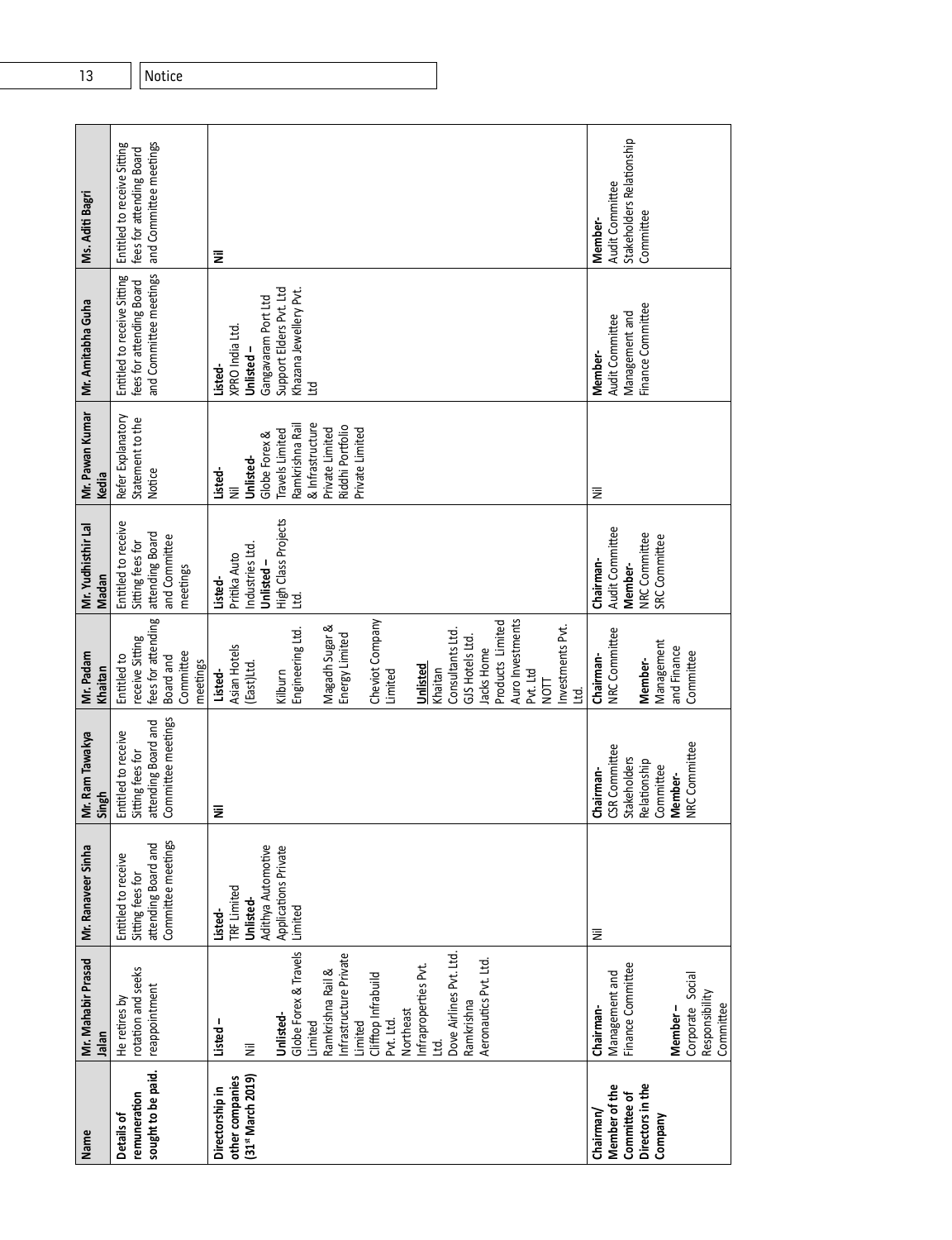| Name                                                                                                                                                                                                                        | Mr. Mahabir Prasad   Mr. Ranaveer Sinha<br>Jalan                                     |                                                                                                                            | Mr. Ram Tawakya<br>Singh | Mr. Padam<br>Khaitan                                                                                                                                                                                                                                         | Mr. Yudhisthir Lal<br>Madan                                     | Kedia       | Mr. Pawan Kumar   Mr. Amitabha Guha                                                               | Ms. Aditi Bagri |
|-----------------------------------------------------------------------------------------------------------------------------------------------------------------------------------------------------------------------------|--------------------------------------------------------------------------------------|----------------------------------------------------------------------------------------------------------------------------|--------------------------|--------------------------------------------------------------------------------------------------------------------------------------------------------------------------------------------------------------------------------------------------------------|-----------------------------------------------------------------|-------------|---------------------------------------------------------------------------------------------------|-----------------|
| Committee of<br>Board of Directors<br>Audit Committee<br>and Stakeholders<br>Member of the<br>of other Public<br>Companies of<br>which he is a<br>director [only<br>Committee is<br>Relationship<br>Considered<br>Chairman/ | Ē                                                                                    | <b>TRF Limited - Audit</b><br>TRF Limited-<br>Stakeholders<br>Relationship<br>Committee<br>Committee<br>Chairman<br>Member | Ξ                        | Engineering Ltd<br>- Stakeholders<br>- Stakeholders<br>Magadh Sugar<br>& Energy Ltd.<br>Relationship<br>Relationship<br>(East) Ltd -<br>Stakeholders<br>Relationship<br>Asian Hotels<br>Committee<br>Committee<br>Committee<br>Chairman<br>Member<br>Kilburn | Projects Ltd- Audit<br>Committee<br>High Class<br><b>Member</b> | Ξ           | XPRO India Ltd.- Investor<br>grievance Committee<br>XPRO India Ltd.- Audit<br>Committee<br>Member | Ξ               |
| Shareholding in<br>the Company                                                                                                                                                                                              | 4,51,000                                                                             | 1250                                                                                                                       | Ξ                        | Ξ                                                                                                                                                                                                                                                            | Ξ                                                               | 15,129      | Ξ                                                                                                 | Ξ               |
| Directors/KMP<br>Relationship<br>between<br>Inter-se                                                                                                                                                                        | Mr Mahabir Prasad<br>Managing Director<br>of Mr. Naresh Jalan<br>Jalan is the father | Not related                                                                                                                | Not related              | Not related                                                                                                                                                                                                                                                  | Not related                                                     | Not related | Not related                                                                                       | Not related     |

For other details such as number of meetings of the Board attended during FY 2018-19 and remuneration drawn please refer to the Corporate Governance Report which is a part of this Annual Report. For other details such as number of meetings of the Board attended during FY 2018-19 and remuneration drawn please refer to the Corporate Governance Report which is a part of this Annual Report.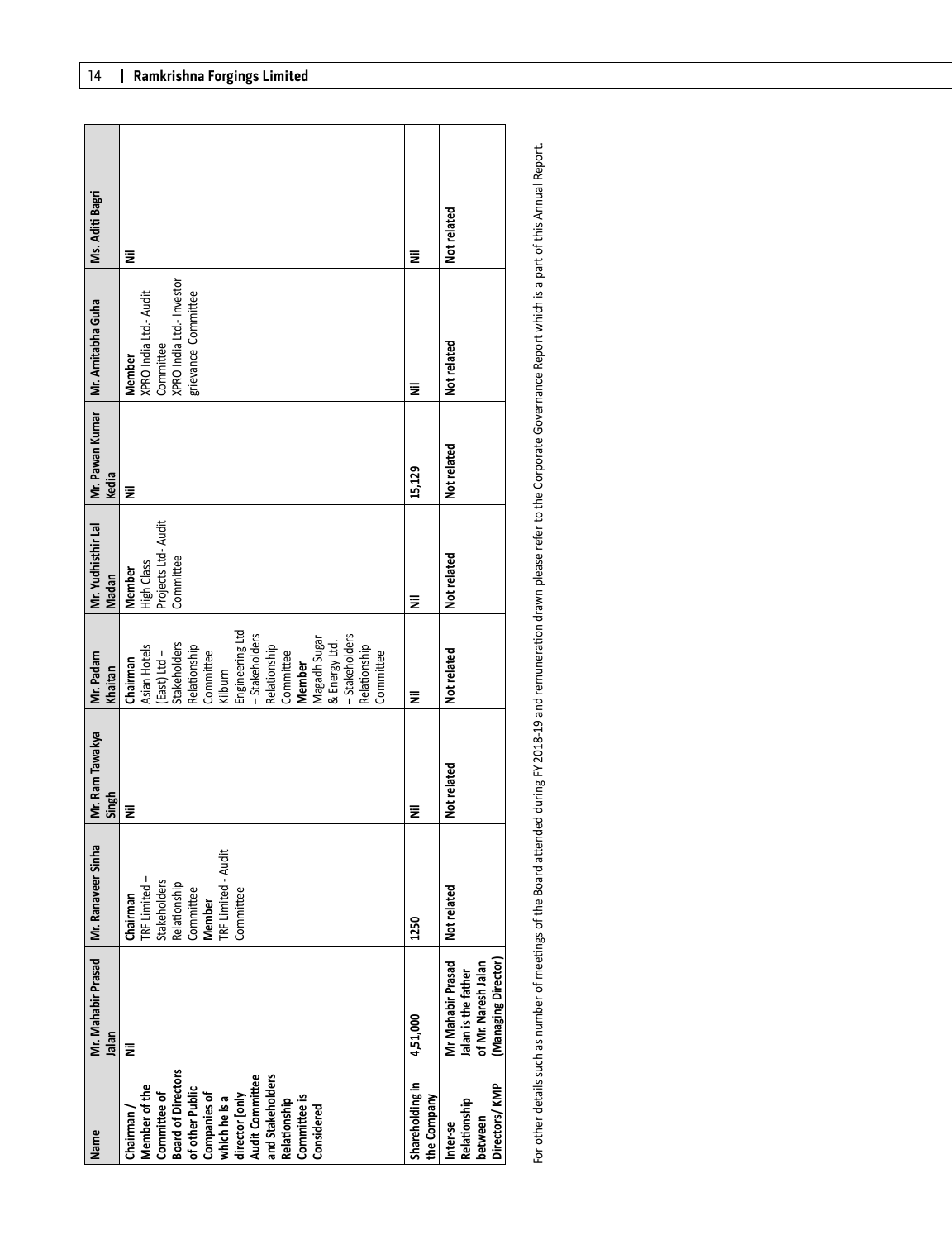

## **RAMKRISHNA FORGINGS LIMITED**

\*\*

 $\pmb{\times}$ 

CIN No: L74210WB1981PLC034281

Registered Office : "Ramkrishna Chambers", 72, Shakespeare Sarani, Kolkata - 700 017

## **ATTENDANCE SLIP**

| Regd. Folio/DP ID & Client ID                                      |                     |                                                                                                                                                 |  |  |  |
|--------------------------------------------------------------------|---------------------|-------------------------------------------------------------------------------------------------------------------------------------------------|--|--|--|
| <b>Name &amp; Address of the Shareholder</b>                       |                     |                                                                                                                                                 |  |  |  |
|                                                                    |                     |                                                                                                                                                 |  |  |  |
|                                                                    |                     |                                                                                                                                                 |  |  |  |
|                                                                    |                     |                                                                                                                                                 |  |  |  |
| 1.<br>A.M. at Kala Kunj, 48, Shakespeare Sarani, Kolkata - 700017. |                     | I hereby record my presence at the 37th Annual General Meeting of the Company, to be held on the 7th day of September, 2019 (Saturday) at 11:30 |  |  |  |
| Signature of the Shareholder/Proxy Present.<br>2.                  |                     |                                                                                                                                                 |  |  |  |
| Shareholder/Proxy holder wishing to attend<br>3.                   |                     |                                                                                                                                                 |  |  |  |
|                                                                    |                     | the meeting must bring the Attendance Slip to the meeting and handover at the entrance duly signed.                                             |  |  |  |
| 4.                                                                 |                     | Shareholder/Proxy holder desiring to attend the meeting may bring his/her copy of Annual Report for reference at the meeting.                   |  |  |  |
|                                                                    |                     |                                                                                                                                                 |  |  |  |
| ₩                                                                  |                     | _______________________<br>- ≫                                                                                                                  |  |  |  |
|                                                                    |                     | Form No. MGT-11                                                                                                                                 |  |  |  |
|                                                                    |                     | <b>PROXY FORM</b>                                                                                                                               |  |  |  |
|                                                                    |                     | (Pursuant to Section 105(6) of the Companies Act, 2013 and rule (19) of the Companies                                                           |  |  |  |
|                                                                    |                     | (Management and Administration Rules 2014)                                                                                                      |  |  |  |
| CIN No.                                                            |                     | L74210WB1981PLC034281                                                                                                                           |  |  |  |
| Name of the Company                                                | $\ddot{\cdot}$      | RAMKRISHNA FORGINGS LIMITED                                                                                                                     |  |  |  |
| Registered Office                                                  | $\ddot{\cdot}$      | "Ramkrishna Chambers", 72, Shakespeare Sarani, Kolkata - 700 017                                                                                |  |  |  |
|                                                                    |                     |                                                                                                                                                 |  |  |  |
| Name of the Member(s)<br><b>Registered Address</b>                 | :<br>$\ddot{\cdot}$ |                                                                                                                                                 |  |  |  |
| E-mail ID                                                          | $\ddot{\cdot}$      |                                                                                                                                                 |  |  |  |
| Folio No / Client ID                                               | $\ddot{\cdot}$      |                                                                                                                                                 |  |  |  |
| DP ID                                                              | $\ddot{\cdot}$      |                                                                                                                                                 |  |  |  |
|                                                                    |                     |                                                                                                                                                 |  |  |  |
|                                                                    |                     | I/We, being the member(s) of _______________________ equity shares of the above named Company, hereby appoint:                                  |  |  |  |
| 1.                                                                 |                     |                                                                                                                                                 |  |  |  |
|                                                                    |                     |                                                                                                                                                 |  |  |  |
| Fmail ID                                                           |                     |                                                                                                                                                 |  |  |  |
|                                                                    |                     |                                                                                                                                                 |  |  |  |
|                                                                    |                     |                                                                                                                                                 |  |  |  |
| 2.                                                                 |                     |                                                                                                                                                 |  |  |  |
|                                                                    |                     |                                                                                                                                                 |  |  |  |
|                                                                    |                     |                                                                                                                                                 |  |  |  |
| 3.                                                                 |                     |                                                                                                                                                 |  |  |  |
|                                                                    |                     |                                                                                                                                                 |  |  |  |
|                                                                    |                     |                                                                                                                                                 |  |  |  |
|                                                                    |                     |                                                                                                                                                 |  |  |  |
|                                                                    |                     |                                                                                                                                                 |  |  |  |